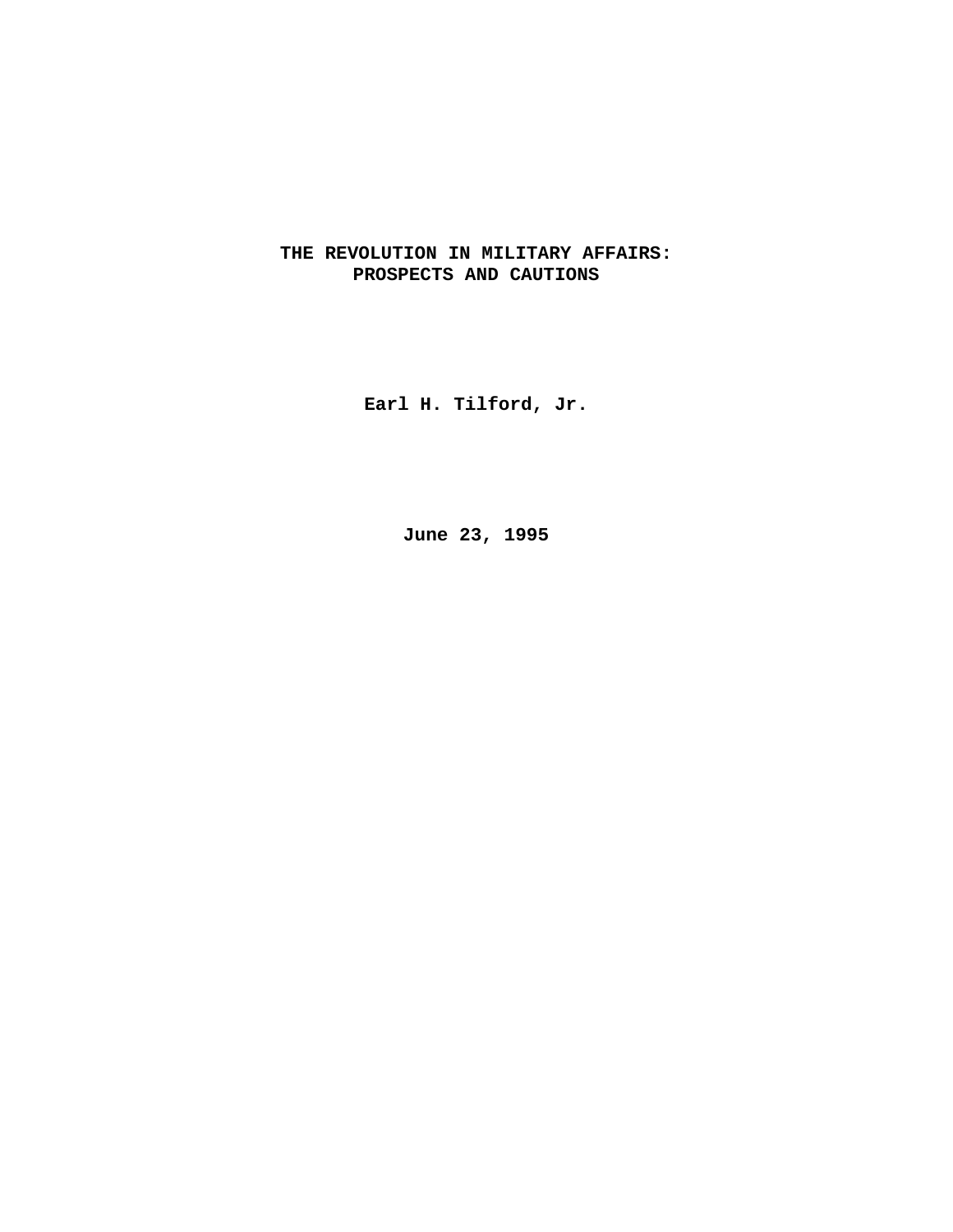#### \*\*\*\*\*\*\*

The views expressed in this report are those of the author and do not necessarily reflect the official policy or position of the Department of the Army, the Department of Defense, or the U.S. Government. This report is cleared for public release; distribution is unlimited.

#### \*\*\*\*\*\*\*

Comments pertaining to this report are invited and should be forwarded to: Director, Strategic Studies Institute, U.S. Army War College, Carlisle Barracks, PA 17013-5050. Comments also may be conveyed directly to the author by calling commercial (717) 245-4086 or DSN 242-4086.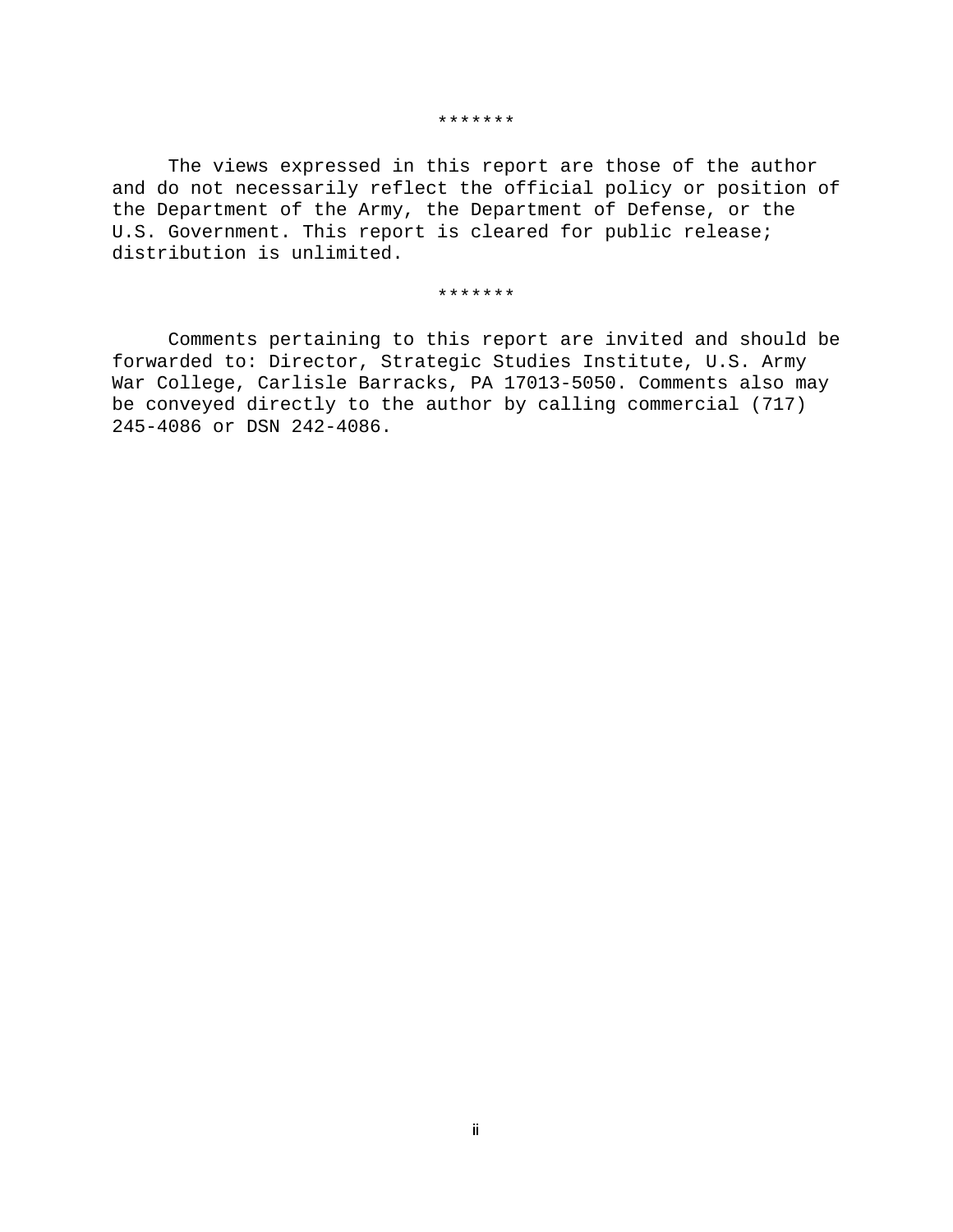#### **FOREWORD**

The current Revolution in Military Affairs (RMA) is taking place against the background of a larger historical watershed involving the end of the Cold War and the advent of what Alvin and Heidi Toffler have termed "the Information Age." In this essay, Dr. Earl Tilford argues that RMAs are driven by more than breakthrough technologies, and that while the technological component is important, a true revolution in the way military institutions organize, equip and train for war, and in the way war is itself conducted, depends on the confluence of political, social, and technological factors.

After an overview of the dynamics of the RMA, Dr. Tilford makes the case that interservice rivalry and a reintroduction of the managerial ethos, this time under the guise of total quality management (TQM), may be the consequences of this revolution. In the final analysis, warfare is quintessentially a human endeavor. Technology and technologically sophisticated weapons are only means to an end.

The U.S. Army, along with the other services, is embracing the RMA as it downsizes and restructures itself into Force XXI. Warfare, even on the digitized battlefield, is likely to remain unpredictable, bloody, and horrific. Military professionals cannot afford to be anything other than well-prepared for whatever challenges lie ahead, be it war with an Information Age peer competitor, a force of guerrillas out of the Agrarian Age, or a band of terrorists using the latest in high-tech weaponry.

While Dr. Tilford is optimistic about the prospects for Force XXI, what follows is not an unqualified endorsement of the RMA or of the Army's transition to an Information Age force. By examining issues and problems that were attendant to previous RMAs, Dr. Tilford raises questions that ought to be asked by the Army as it moves toward Force XXI. Warfare is, the author reminds us, the most complex of human undertakings and the victors, even in the Information Age, will be those who, as in the past, are masters of the art—as well as the science—of war.

**Lill**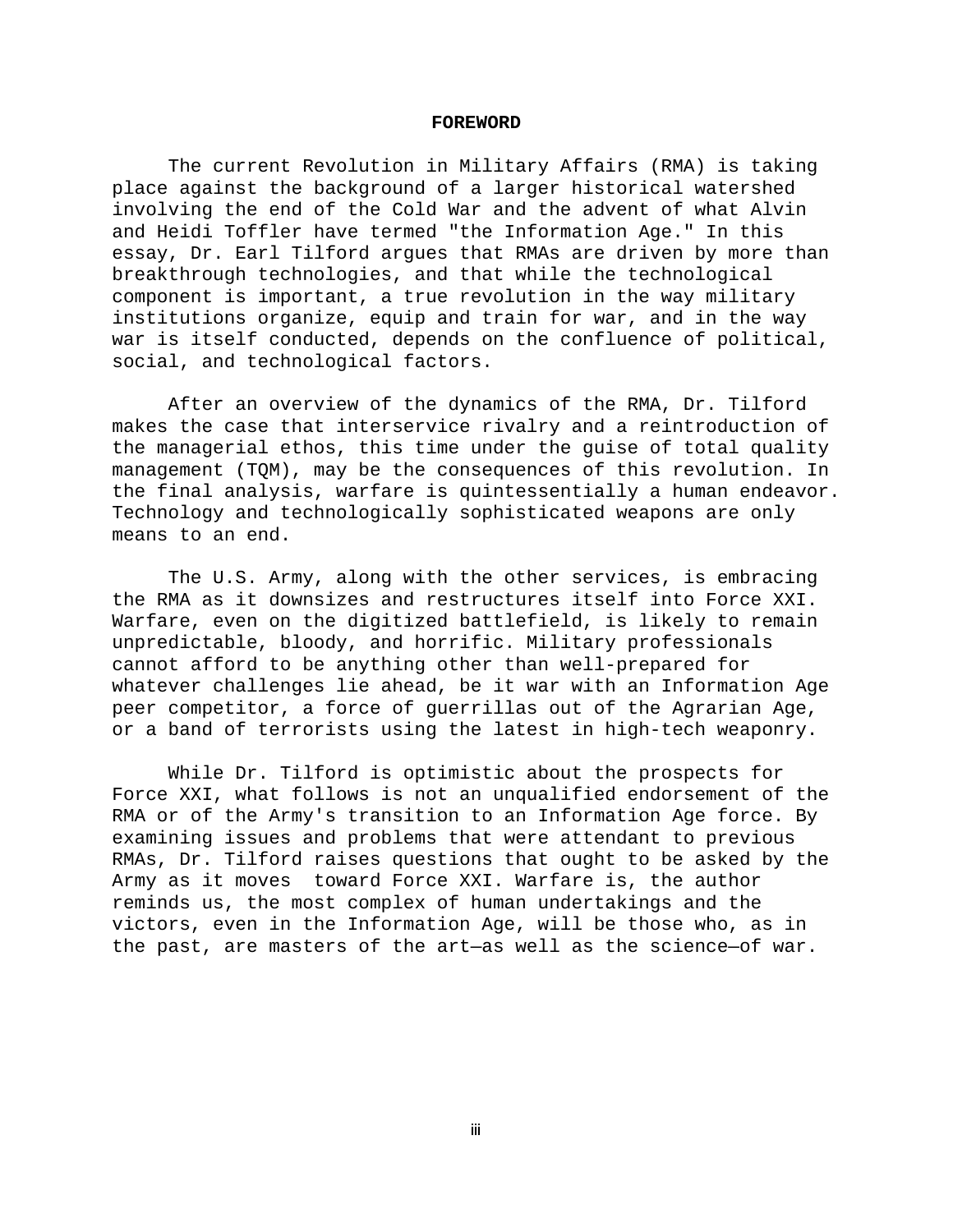RICHARD H. WITHERSPOON Colonel, U.S. Army Director, Strategic Studies Institute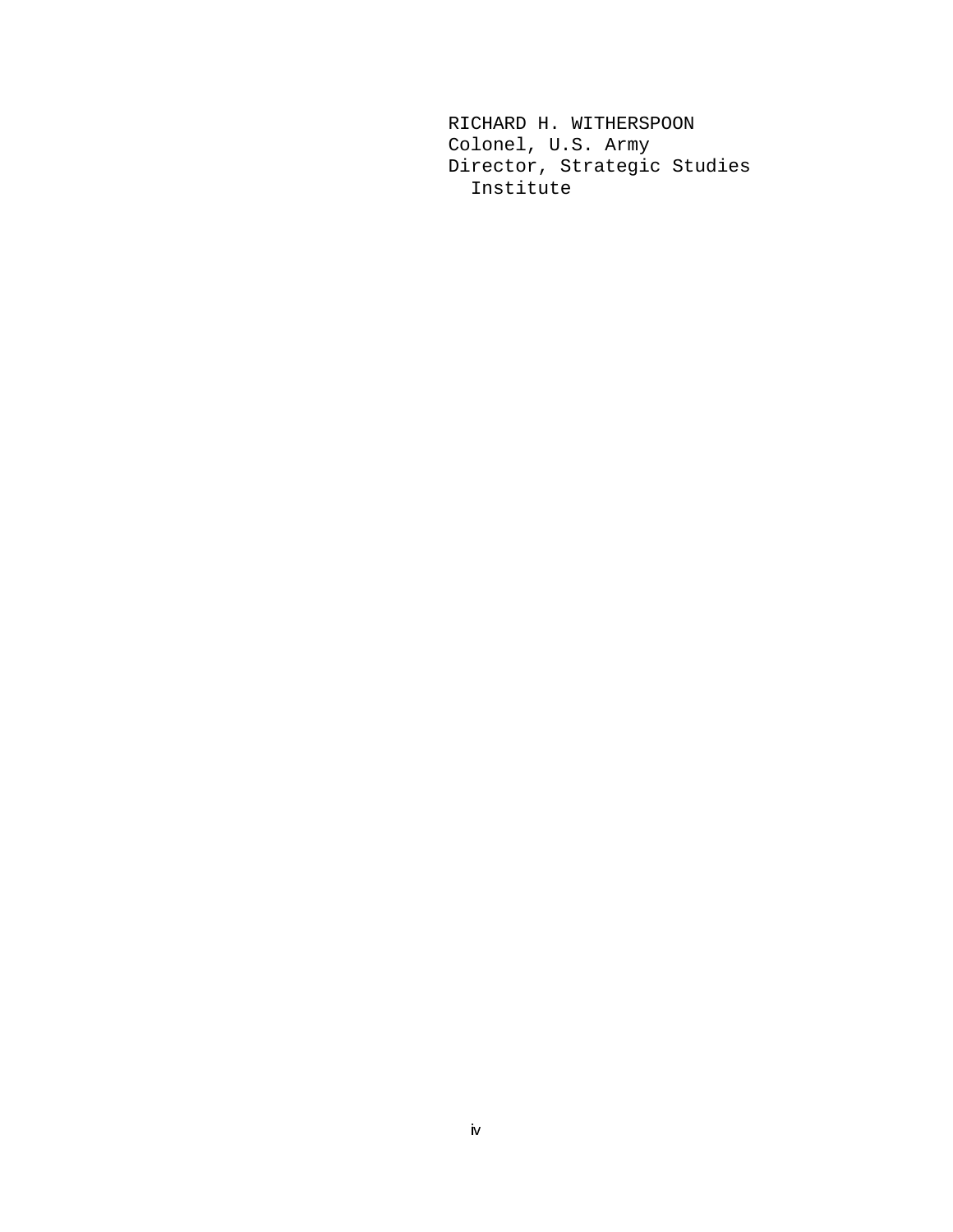#### **BIOGRAPHICAL SKETCH OF THE AUTHOR**

EARL H. TILFORD, JR. is Senior Research Professor and Director of Research at the Strategic Studies Institute. He earned his BA and MA in history at the University of Alabama and his Ph.D. in American and European military history at George Washington University. Dr. Tilford is the author of three books, the latest, published by Texas A&M University Press in 1993, being Crosswinds: The Air Force's Setup in Vietnam. He has published more than two dozen articles in scholarly and professional journals. His next book, Eagle in the Desert: A Look Back at the Persian Gulf War will be published by Greenwood Press later this year.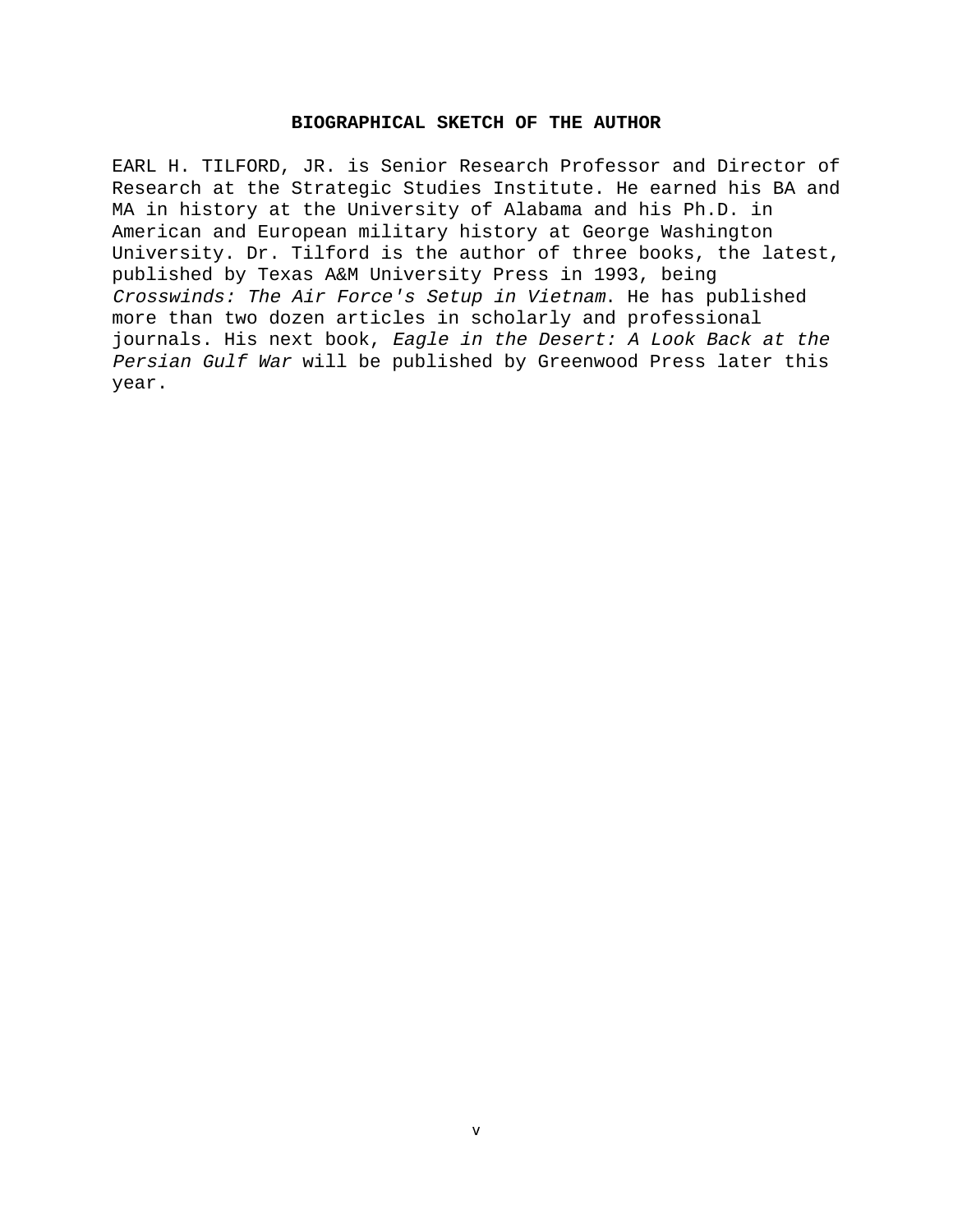#### **SUMMARY**

A characteristic of the American way of war is our fascination with technology and the search for that technological "silver bullet" that will deliver victory quickly and with a minimum of loss of life. The current Revolution in Military Affairs (RMA) is driven by rapid technological advance fostered by the advent of the microprocessor and by decreased defense spending. It operates against the background of a historical watershed brought about by the end of the Cold War.

The RMA has been embraced by all the United States' military services; especially the Air Force and the Army. As the Army downsizes it is seeking to change itself into Force XXI; a strategic force, trained and ready, to fight and win the nation's wars in the 21st century. That we are in the midst of a true revolution in military affairs is evident. What it may mean for the Army and the nation is not so evident.

This monograph outlines where the Army is going as it seeks to define change rather than be defined by change. It also looks to the past to ask what have been the results of change during past RMAs? Accelerated interservice rivalries and over-reliance on management systems marked the last RMA, one driven by the advent of atomic weapons at the end of World War II and the relatively stable and sparse defense budgets of the 1950s. The author argues that the consequence of interservice rivalry and the institutionalization of the managerial ethos was defeat in Vietnam.

Finally, the author warns against becoming so entranced with the sophisticated technologies of the RMA that we lose both our grounding in strategic thinking and our basic warrior skills. To do so could be potentially disastrous when two peer competitor forces meet on the 21st century battlefield and, quite possibly, cancel each other out electronically. Then, it will be the side which is able to fight at the lower "gut level" of warfare that will prevail.

vi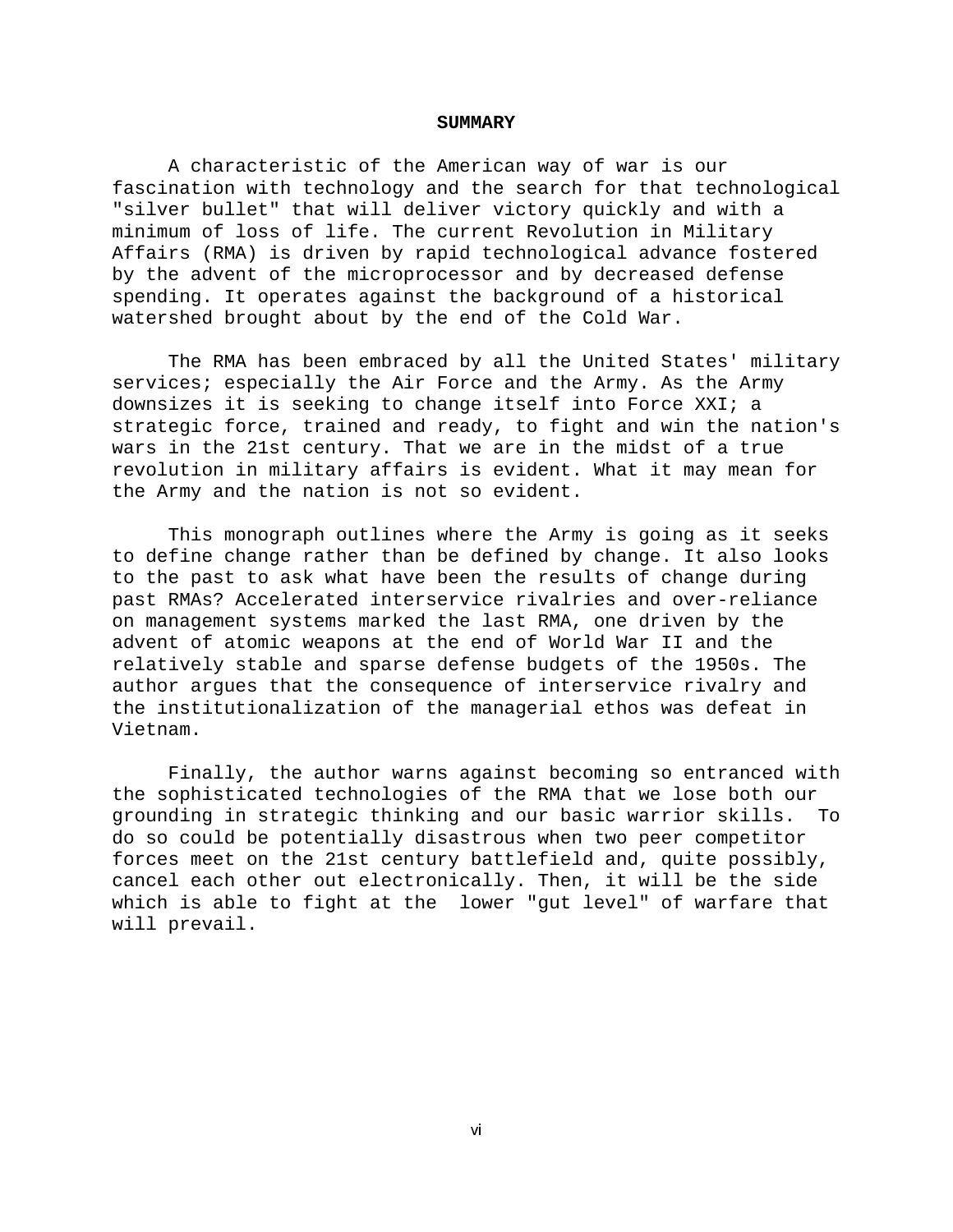# **THE REVOLUTION IN MILITARY AFFAIRS: PROSPECTS AND CAUTIONS**

# **Introduction**.

Discussions of the Revolution in Military Affairs (RMA), the Military-Technical Revolution (MTR), and Information Age Warfare often develop along technological lines. The Department of Defense's Office of Net Assessment defines an RMA as a major change in the nature of warfare brought about by the innovative application of technologies which, combined with dramatic changes in military doctrine, and operational concepts, fundamentally alters the character and conduct of operations. What is lost in this definition and in subsequent discussions is the nature of war, which remains a complex interaction of political objectives, human emotions, cultural and ethnic factors, and military skills. In pursuit of a political objective, warfare is violence articulated through strategy which is a balance of ends, ways and means. Technology and technological innovations, while affecting the way wars are or might be fought, remain means to an end.<sup>1</sup>

The Gulf War and the collapse of the Soviet Union, occurring as they did almost simultaneously, marked an historical watershed. Ironically, the Gulf War, with its vision of a hightech and extremely potent U.S. military, coincided with the end of an era in which just such a force is most viable. One might postulate that the Gulf War and the fall of the Soviet Union, taken together, constitute a bookend to one end of an era of Western political and military history that is bounded at the other end by the Franco-Prussian War of 1870-71. One might then argue that the West was engaged in a second Hundred Years War between  $1870$  and  $1989.^\text{\textdegree}$  But the era which is dawning, the post-Cold War era, is not the end of history nor is it so radically different from all that came before that the study of the past has no relevancy.

The end of the Cold War and the dawning of what Alvin and Heidi Toffler have termed "the Information Age" are the two powerful conditions that define the environment in which the United States Army and its sister services operate today. $^{\text{3}}$  In the Information Age, one can argue that a military-technical revolution, brought about by the advent of the microprocessor and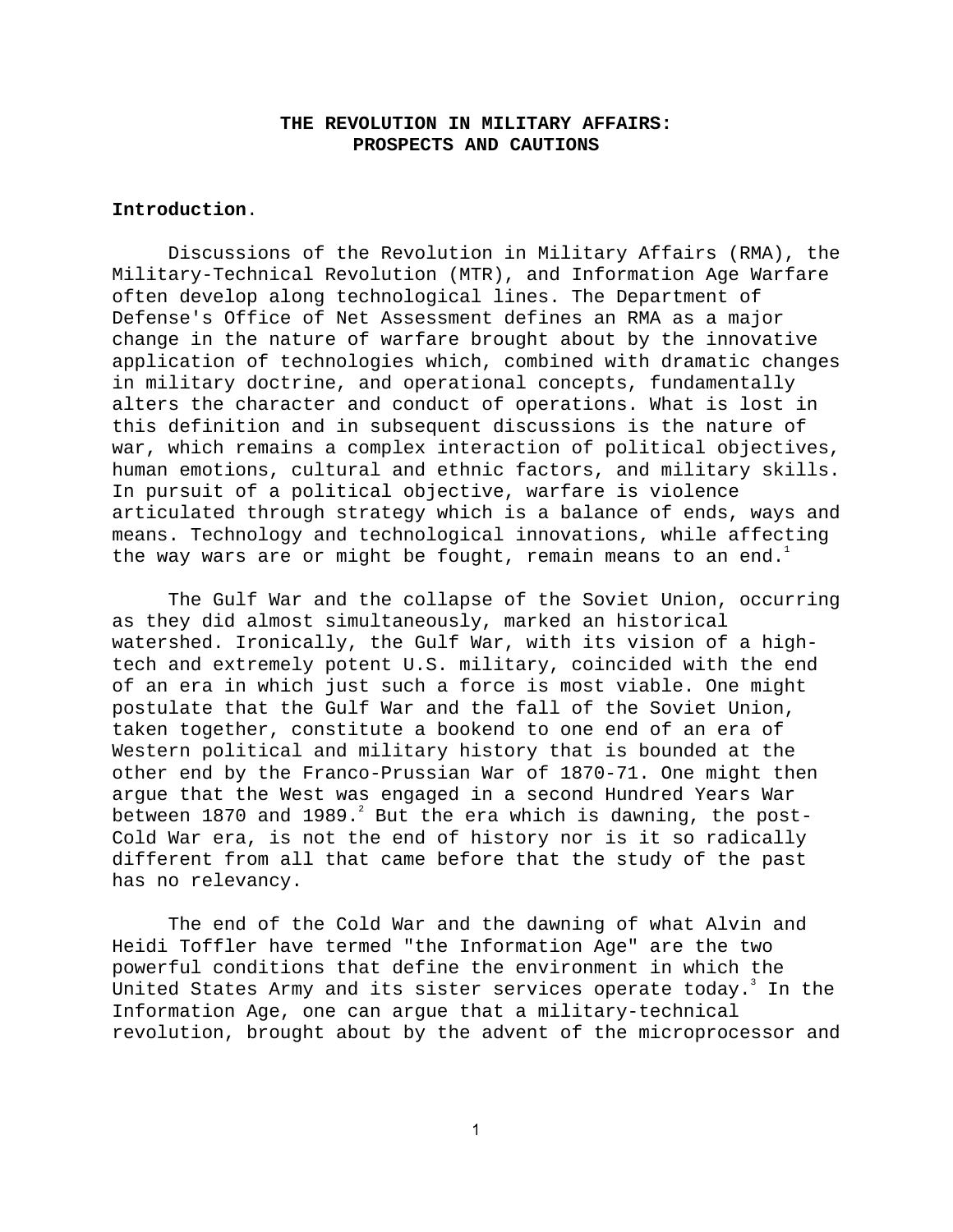precision-guided munitions, is fostering a revolution in military affairs. That may be so, but RMAs and rapid advances in technology are not always related. The armies of Napoleon, for instance, were part of a revolution in military affairs that derived from the social and political upheavals of the French Revolution. While the armies of the French Revolution coincided with the beginnings of the Industrial Revolution, the incorporation of the people into the war effort through the levee en masse was more important than anything issuing from the Industrial Revolution. Furthermore, the weapons used by the armies of 1815 were basically the same as those available in 1789 or, for that matter, in 1715. Conversely, the military-technical revolution that issued from the maturing Industrial Revolution at the beginning of the 20th century did not translate into a true RMA until after the First World War, although all the technological elements were available during the war: the railroad, machine guns, tanks, long-range and rifled artillery, rapid-fire rifles, electronic means of communication, and airplanes.<sup>4</sup>

# **Dynamics of the Current RMA**.

The current RMA is driven by three primary factors: rapid technological advance compelling a shift from the Industrial Age to the Information Age; the end of the Cold War; and a decline in defense budgets. It entails a fundamental change in who, how, and, perhaps even why wars are fought. It is driven not only by new technologies but by new operational concepts, new tactics, and new organizational structures. The impact of the current confluence of social, political, economic, and technological forces on American society and the armed forces may equal—or exceed—what occurred during the 1960s and 1970s during the turmoil associated with the war in Vietnam.

The armed services, the Army and the Air Force in particular, are feeling the impact of changes compelled by this historic shift from the Industrial to the Information Age. The transition is forcing a change in the way the military services are organized, how they are supplied, how they procure weapons and how they are managed, and, most importantly, how they think and fight.

Over the past five years the armed forces have gone through

 $\overline{2}$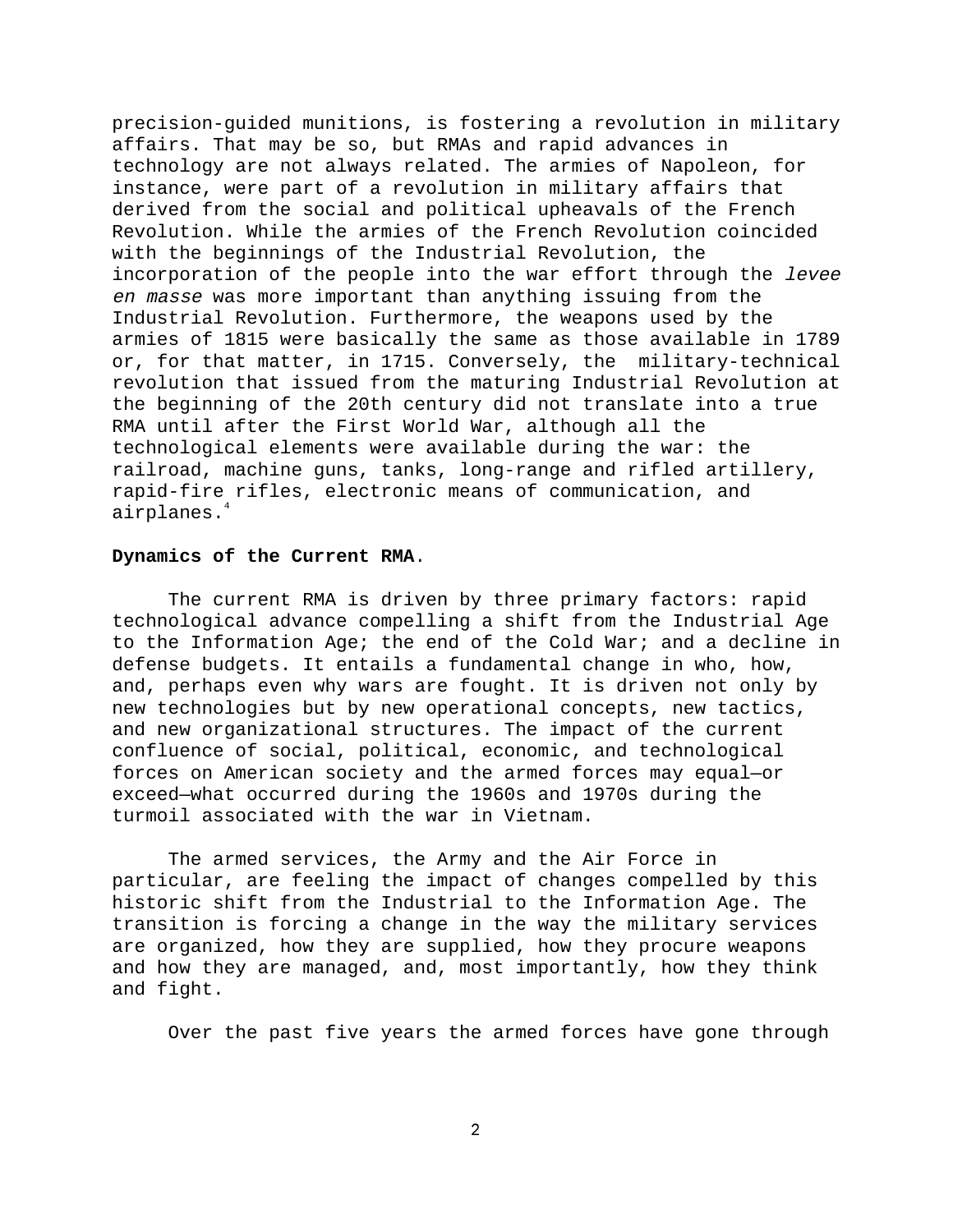a tremendous reduction or, in military doublespeak, a build-down. This build-down, which actually began in 1987, now proceeds in accordance with the Bottom-Up-Review (BUR) issued by Secretary of Defense Les Aspin in October 1993. By the end of the century, the total number on active duty in the Army, Air Force, Navy and Marines will have fallen from 2,130,000 in 1989 to 1,445,000. The Army continues to decline from 18 active divisions to 10, the Air Force is dropping from 24 to 13 active fighter wings, and Navy battle force ships are declining from 567 to 346. While the Marine Corps will retain its structure of three Marine Expeditionary Forces, personnel strength will fall from 197,000 to 174,000. According to the 1995 National Military Strategy, "Nevertheless, the United States will retain formidable forces . . . pound for pound more capable through enhancements and selected modernizations."<sup>5</sup> These changes have inconvenienced and caused uncertainty among professional soldiers, sailors and airmen.

The extent to which the armed forces have accepted these changes, however, has been remarkable, particularly given that the drawdowns, relocations, reorganizations and other fundamental alterations to the way they operate began immediately following a victory of immense proportions in the Gulf War; a victory which confirmed the tremendous progress made in rebuilding the services, especially the Army, after the Vietnam War. The Army is not only restructuring as it downsizes, it also is changing the very way it thinks about war. As former Army Chief of Staff General Gordon R. Sullivan stated, "We have to prepare ourselves for wars we haven't seen yet and that we don't understand. We are not just changing what we think. We are changing how we think."<sup>6</sup>

#### **The Army and the RMA**.

The Army is changing from a forward-deployed and Industrial Age army trained, equipped, and postured to stop a Soviet advance in Europe, to an Information Age, power projection army. The Army is drawing on the past and the present to make this transition. Historically, the Army has a tradition as a power projection force dating from the Spanish American War and the birth of the American Empire. $^7$  In fact, during the Cold War, although there were significant forces deployed in Europe, the Army was still a power projection force with most of its divisions stationed in the continental United States. Although power projection is very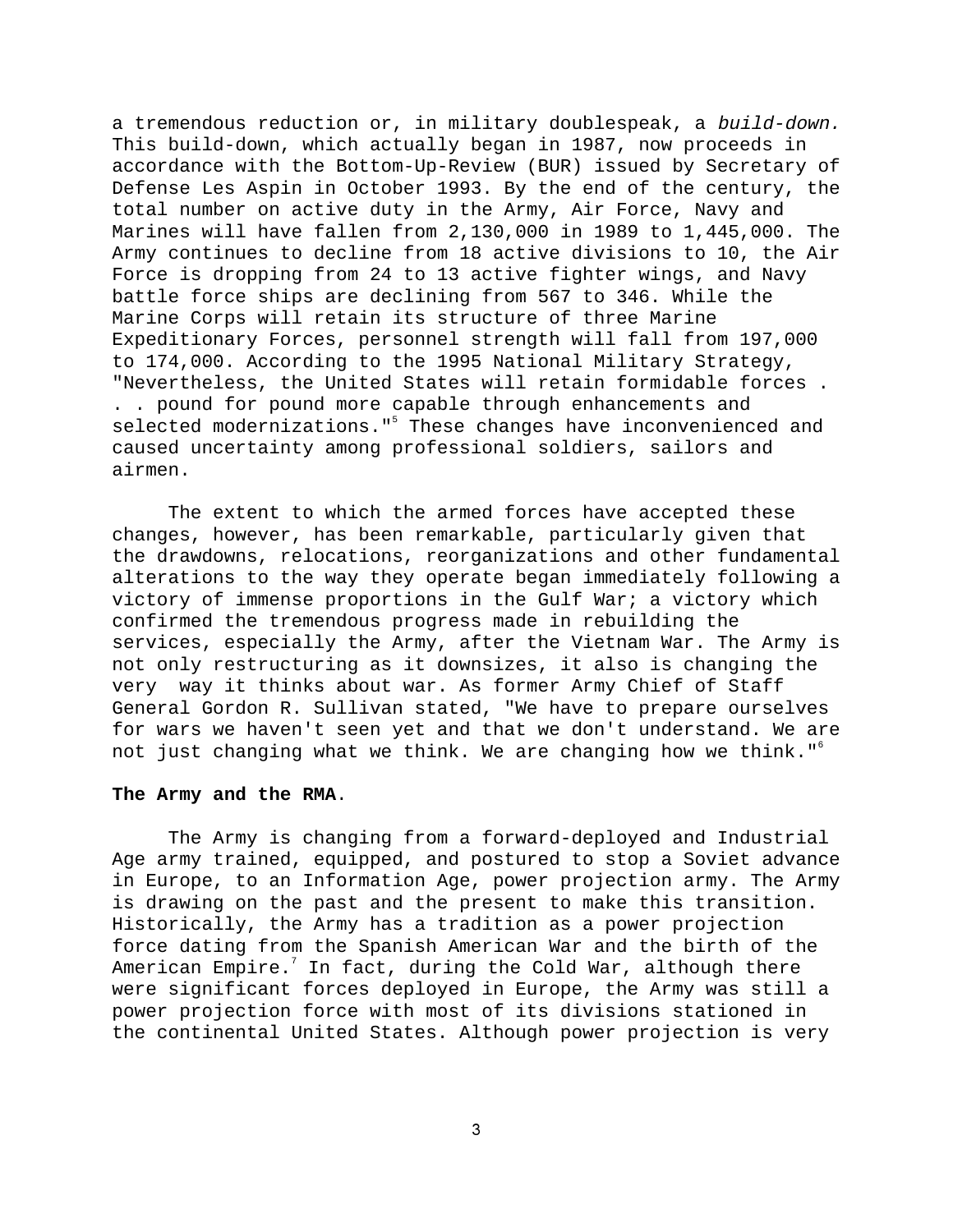much a part of the new Army's past, what is different is the rapidity with which forces must be deployed, where they may be sent, and the reasons for going there. According to the National Military Strategy of 1995, "The existence of a credible power projection capability complements our overseas presence acting as a deterrent to potential adversaries." $^{\circ}$  The Army is drawing on the Military Technical Revolution as it structures, equips, and trains an RMA force that will make this concept a reality. The transformation of the Army into Force XXI, a power projection army for the Information Age, will be achieved by implementing a vision built on five modernization objectives.

The first is to reorganize and restructure the Army into the kind of force that can be deployed rapidly and then sustained in the theater. As a part of the the Army's Force XXI initiative, it is studying the way battalions, brigades, divisions, and corps should be organized as these entities evolve into the size and composition needed to succeed on Information Age battlefields. An experimental Force XXI brigade, designated EXFOR XXI, was in place early this spring at Ft. Hood, Texas. In 1996, the Army plans to stand up EXFOR XXI at the division level.<sup>10</sup>

Second, Force XXI must be able to survive on the Information Age battlefield against any foe, whether that may be a peer competitor capable of fighting in the digitized arena or an Agrarian Age or Industrial Age force, opponents which historically have proven most troublesome. Survival and sustainment will be as much elements of operational power in the future as they were in the past. Force XXI must be considered in relation to the capabilities needed across a spectrum military operations which may also include relief operations, peacekeeping, and humanitarian interventions.

Third, the Army must be modernized to win the information war. In information warfare, the objective is to deny the enemy critical knowledge while achieving and retaining the decisive advantage of battlefield awareness. The actual weapons used by Force XXI: the tanks, infantry fighting vehicles, artillery pieces, rocket launchers, helicopters, command and control vans, and support vehicles will look a lot like the Industrial Age weapons of today. But they will be much smarter, deriving their intelligence from computers and advanced technologies joined in a digitally-integrated force that, taken as an entity, will be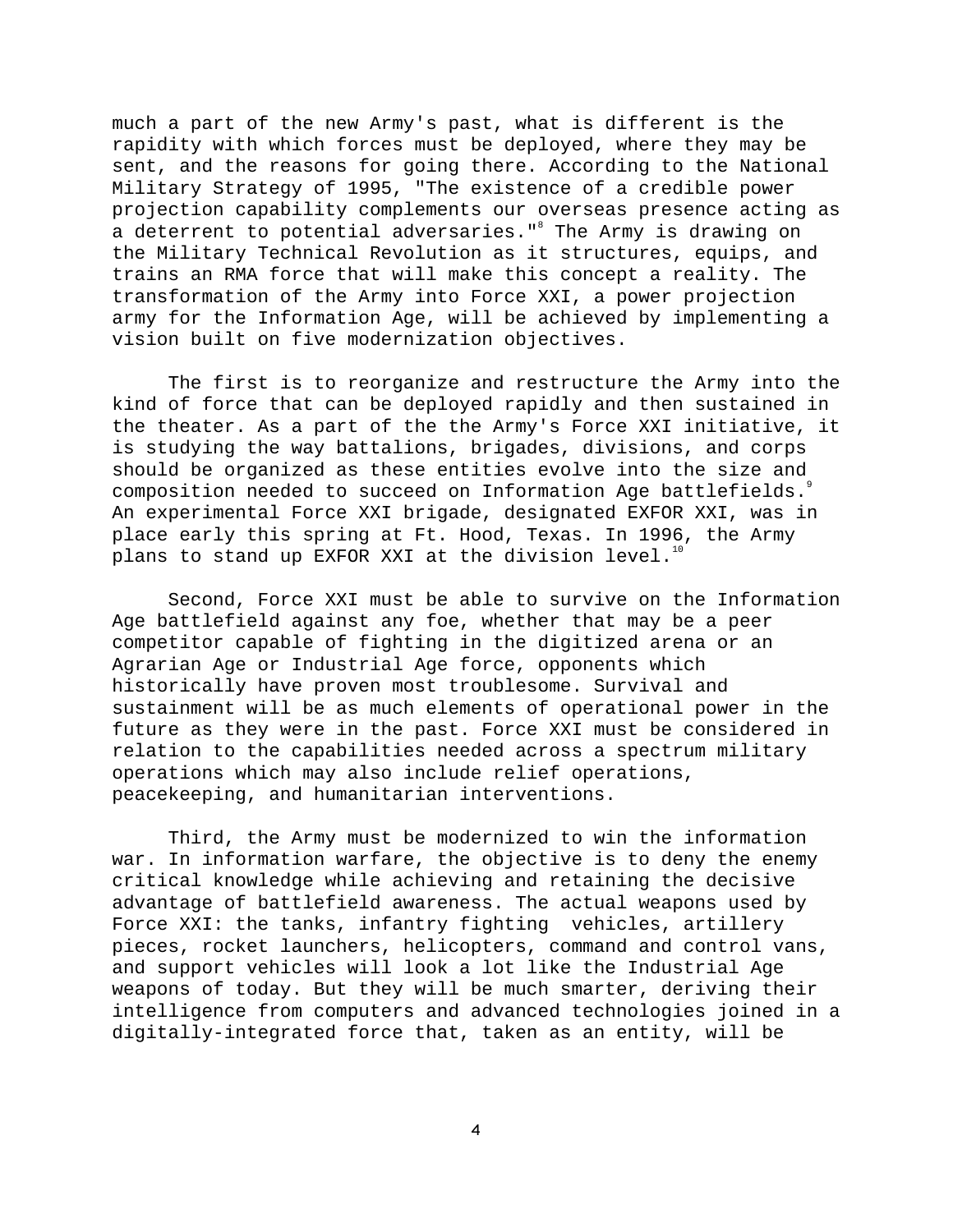qualitatively superior to the Army that won a decisive victory in the Gulf War.

Fourth, the Army of the 21st century—Force XXI—must be capable of precision strike. Precision strike will blind, immobilize, and maintain the enemy at a distance while critical targets are identified, struck and destroyed. Strike has to be considered in terms of the degree of coercive capability necessary to support the execution of a given mission. Additionally, the strike function will be defined by the Army's ability to mass the effect of its instruments (troops, tanks, helicopters, artillery pieces, and rocket launchers) at the critical places and at the proper time. "Decisive victory" will be defined in terms of the objective, which may be anything from the destruction of an enemy force to the stabilization of a local situation brought about by natural disaster or ethnic and tribal conflict, curbing the excesses of intrastate conflict, or countering the more traditional forms of interstate aggression.

Finally, the modernized Information Age Army, Force XXI, must be capable of dominating and winning the maneuver battle. Through dominating maneuver, the right forces will be gotten to the right place at the right time to effect the enemy's operational and strategic collapse. The key to winning on the fluid and multidimensional battlefield of the 21st century will be simultaneity; the simultaneous employment of overwhelming combat power throughout the breadth and depth of the operational area to paralyze the enemy. Simultaneity is linked to surprise and the disruption of the opponent's decision cycle. The objective is, through dominating maneuver, to make the enemy incapable of responding to a rapid succession of initiatives devised to win quickly and decisively. If the Army does these things right, the result will be a smaller, highly sophisticated force, yet one able to overwhelm and defeat a foe superior in numbers.<sup>11</sup>

Digitization is one key to unlocking the capabilities of Force XXI, and the digitized battlefield is becoming a reality. By integrating advanced technologies into already existing systems, the Army is upgrading its intelligence gathering and processing capabilities along with its command and control mechanisms, tanks, and fighting vehicles. As Andrew Krepinevich put it, "Establishing information dominance could well be the sin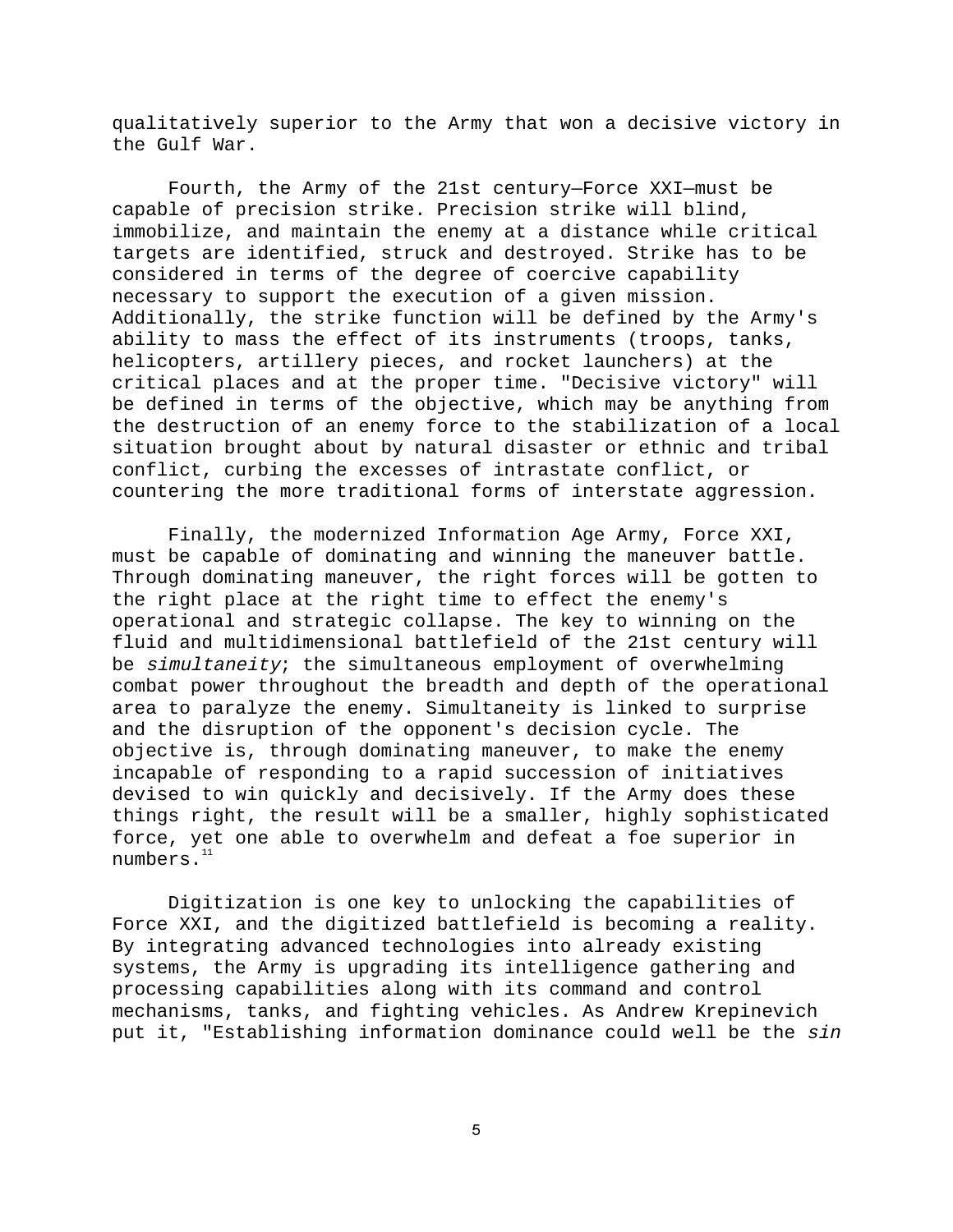qua non for effective military operations in future conflicts.  $"$ 

Barring an unforeseen technological leap of fantastic dimensions, no single technological advance is likely to foster a revolution in military affairs–at least not by itself. Rather it is the integration of capabilities, those that exist along with new ones as they arise, that makes for an RMA. War is still a matter of ideas, emotions and will. Weapons and technology are tools. The masters of the art of war in the 21st century will be those individuals who can put capabilities together in innovative ways to achieve tactical, operational and strategic objectives. For instance, the first blow in the Gulf War was struck by nine Army Apache AH-64 attack helicopters from the 101st Airborne Division (Air Assault) led by three U.S. Air Force MH-53J Pave Low helicopters from the 1st Special Operations Wing. Just before H-Hour, the helicopters, organized as Task Force Normandy, flew a long, earth-hugging mission to blast two early warning radar sites deep inside Iraq. The MTR provided the technological advances in night-and-low-light vision devices and precise navigational capability resulting from space-based systems such as the Global Positioning System (GPS) satellites.<sup>13</sup> What indicates an RMA is the operational integration that brings together the technologies available to Air Force and Army helicopters and employs them to pave the way for what was predominantly an Air Force and Navy air campaign.

### **Looking Back as We Look Ahead**.

History is the only reliable guide mankind has to the future. Nearly a century ago, A.T. Mahan wrote, "While many of the conditions of war vary from age to age with the progress of weapons, there are certain teachings in the school of history which remain constant  $\ldots$  . It is wise to observe things that are alike, it is also wise to look for things that differ.  $"$ <sup>14</sup>

The world is as dangerous today as it was when the Cold War began. Over the past 50 years, the major peer competitors in the RMA fostered by the advent of the atomic and nuclear era managed to avoid war with each other. Nevertheless, while the United States was ready for war at the high end of the technological spectrum, "atomic war, eyeball-to-eyeball and toe-to-toe with the Rooskies" as Maj. King Kong, the demented B-52 pilot in the movie "Dr. Strangelove" put it, some 100,000 Americans died in lower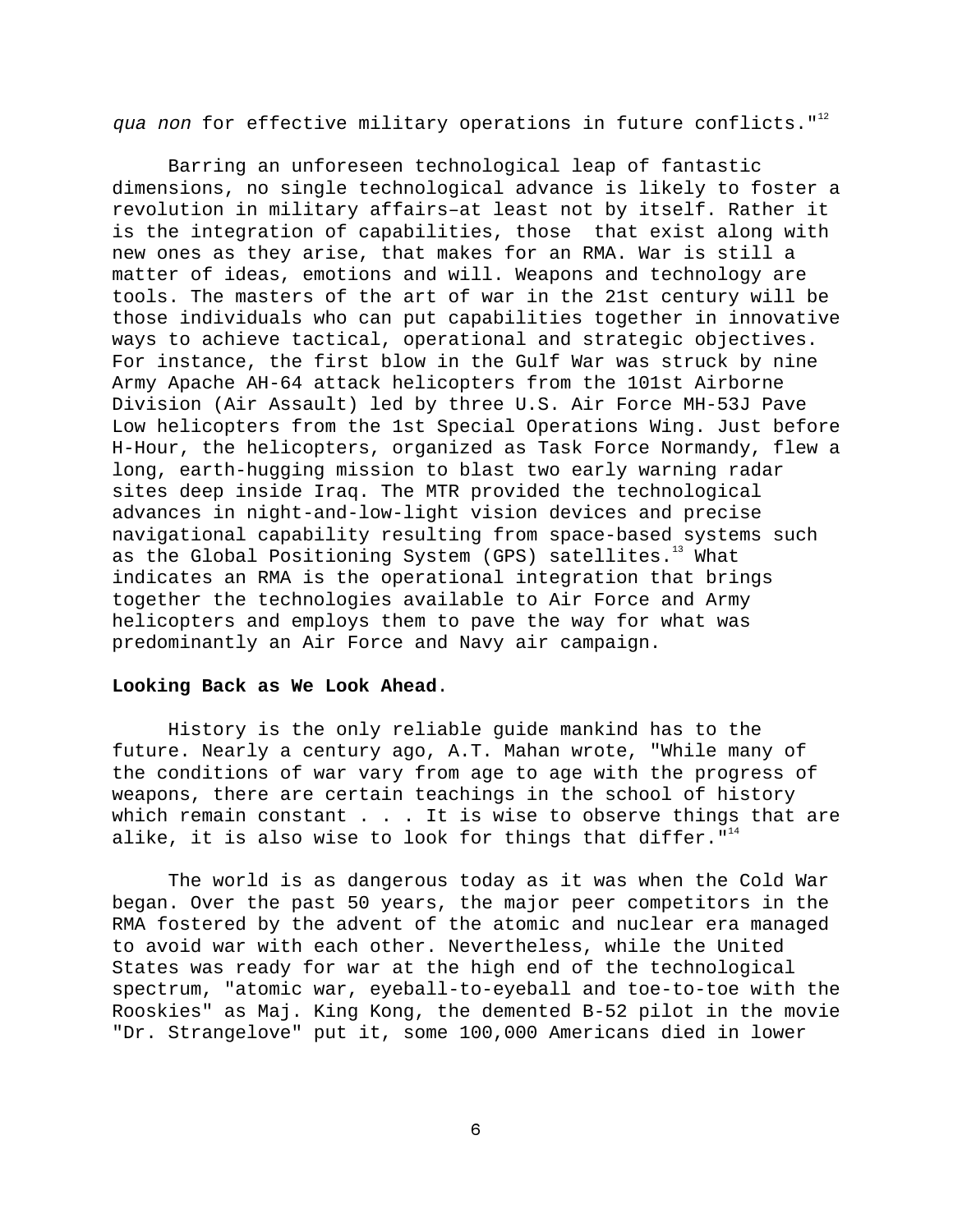order conflicts from Korea and Vietnam to Lebanon, Grenada, Panama and the Persian Gulf. In 1962, at the start of the U.S. commitment to the war in Vietnam, Chairman of the Joint Chiefs of Staff, Army General Lyman L. Lemnitzer claimed that forces constituted for war in Europe could just as easily fight and win against guerrillas in Indochina. $15$  In the Army and the Air Force, there was a general acceptance of the notion that unconventional or limited war was merely a subset of the kind of general and conventional wars for which the services were structured and equipped. If American forces could fight and prevail over Soviet or Chinese forces in conventional or nuclear war, they could certainly win any lesser order conflict quickly and with less application of more or less the same kind of force.<sup>16</sup> In Vietnam that notion proved tragically flawed.

The end of the Cold War and the dawn of the Information Age do not mark the advent of a technologically-based millennium of peace and democracy. Since the Berlin Wall came down in November and December 1989, the U.S. Army has issued over 700 Purple Hearts and two Congressional Medals of Honor. That is more Purple Hearts than were issued at any time between 1946 and 1989 except when U.S. forces were engaged in Korea and Vietnam.<sup>17</sup>

# **Interservice Rivalry**.

The current Revolution in Military Affairs, no less than the one driven by the atomic revolution, brings with it both opportunities and challenges. In the periods between 1947 and 1950, 1954 and 1960, and from 1961 to 1965, precipitous technological change and the competition for defense appropriations drove bitter interservice rivalries. The atomic bomb and how the services adapted to its implications for strategy, force structure, weapons acquisition, and doctrine operated on the one hand. The defense budgets operated on the other. Between 1947 and 1950 and from 1954 through 1960, the competition was driven by the atomic revolution and the scarcity of defense dollars. From 1961 to 1965, interservice rivalries were the result of an expanding defense budget, a squabble over roles and missions in Vietnam, and a shift in strategy from one based on massive retaliation, which favored the Air Force and its large nuclear retaliatory forces, to one based on flexible response, which expanded the roles of the other services and their conventional, nonnuclear forces. Interservice rivalry is a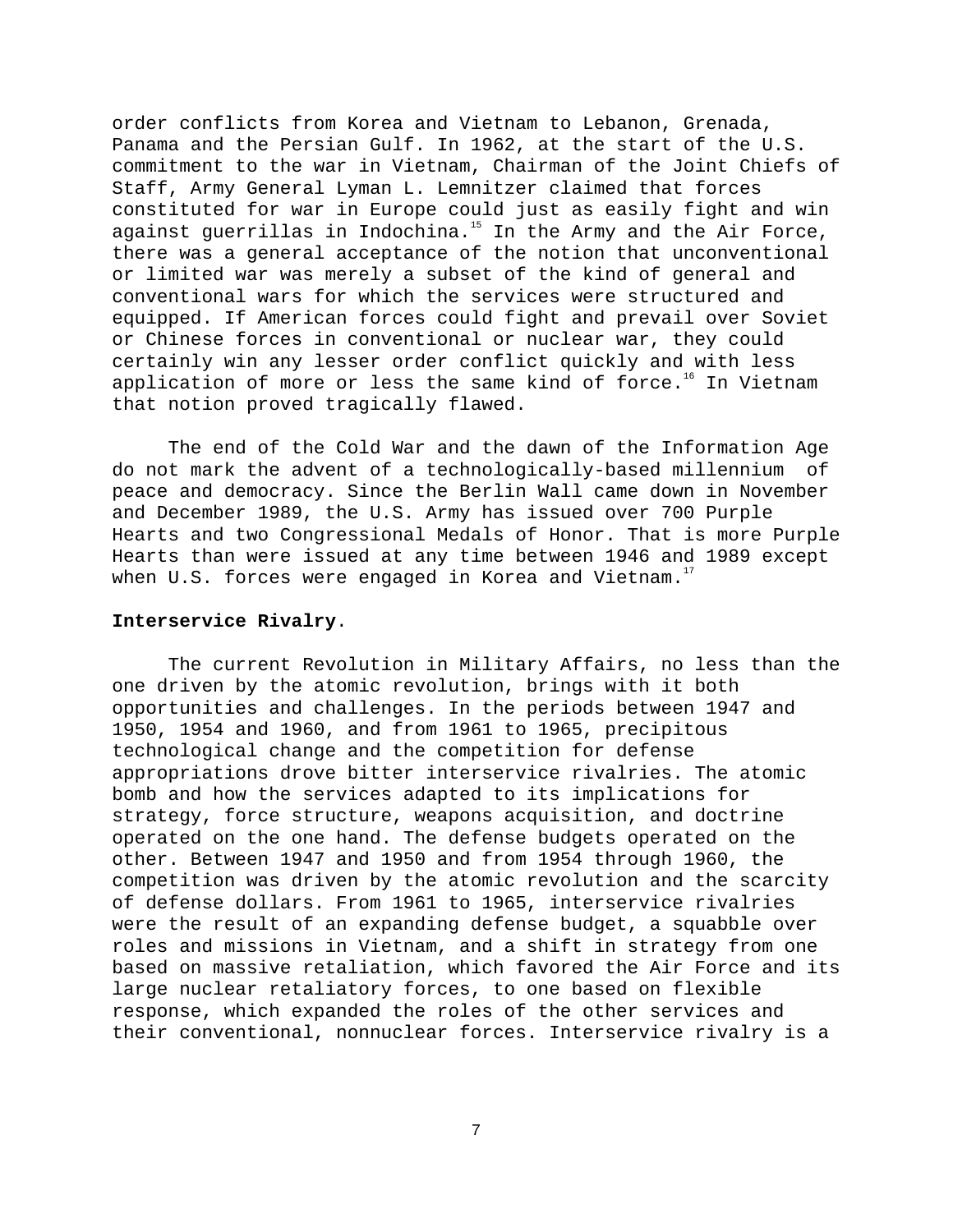part of the current RMA as well.

In the U.S. Air Force, from before 1947, an article of faith has been that offensive strategic air power possesses the virtues necessary to obtain a complete and unambiguous victory. Strategic bombing and victory through the decisive use of air power are concepts precious to air power enthusiasts. The current international environment, however, no longer favors such a proposition. Air Force Colonel Richard Szfranski, writing in the Spring 1995 Joint Forces Quarterly, argues that the end of the Soviet threat may well mark the end of the Air Force's raison d' etre as an independent service and that, "Unless the Air Force becomes the space force, it may not survive beyond  $2010.^{\circ}$  Today the competition over space is only one area in which interservice rivalry is intense.

Additionally, the Military Technical Revolution has provided the weapons that conceivably could turn the theory of strategic paralysis into reality. Theoretically, the more technologically advanced the enemy, the more susceptible the nation and its armed forces will be to the kind of attack that will result in strategic paralysis. Retired Air Force Colonel John A. Warden is the most articulate advocate of this kind of warfare. He has posited a definition of the enemy as a system of five "strategic" rings. Listed in descending importance to the proper functioning of the enemy system, these rings are as follows: leadership, organic essentials (i.e., electrical power), infrastructure, population, and fielded military forces. According to Warden, air power is uniquely qualified to bring quick and decisive victory because planes and missiles can transcend earthly barriers of distance and topography to strike at the innermost ring leadership—to incapacitate the opponent by destroying his brain: the command and control system. If, for political or moral reasons decapitation is not possible, then air power can induce strategic paralysis by attacking the outer rings to achieve a desired level of immobility or insensibility consistent with the objective intent.<sup>19</sup>

The MTR and the integration of precision-guided munitions (PGMs) with the F-117A stealth fighter and into the B-1 and B-2 bomber fleets is to the current RMA what the wedding of the atomic bomb with the Convair B-36 intercontinental bomber was to the previous Revolution in Military Affairs. The Air Force's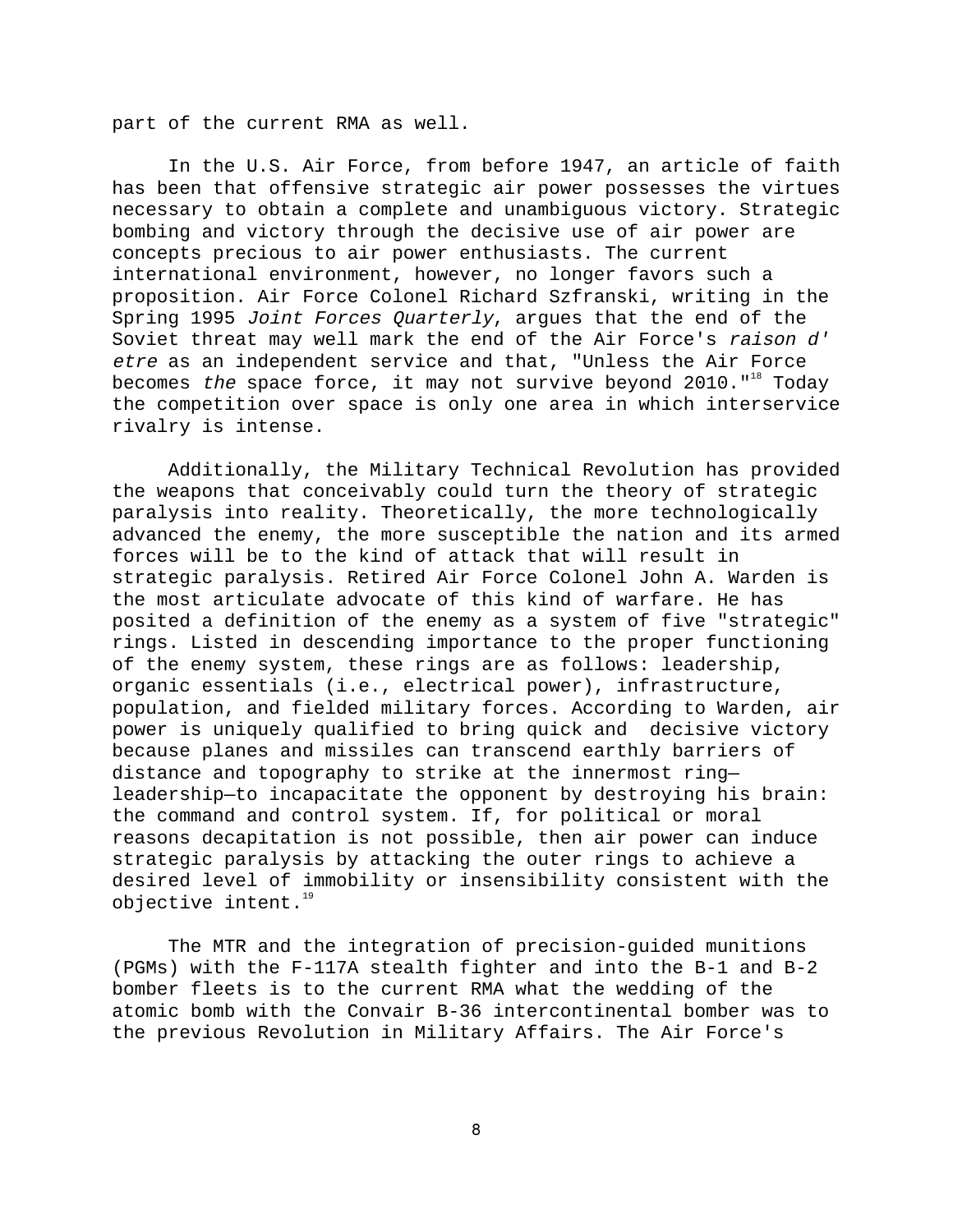dominance of the budget then was based upon the implicit contention that its long range nuclear delivery capability made it the dominant and decisive force in war. Air power enthusiasts and advocates of the air campaign as depicted by John Warden have gained impetus from the perceived "decisiveness" of air power in the Gulf War. While air power was, indeed, critical to the final outcome and pivotal to the success of the Allied forces, it was not decisive.

The Army, for its part, argues that historically wars are won on the ground and that it is the only service capable of prompt and sustained land combat operations. It portrays Force XXI as a technically-enhanced land combat force that can deter potential adversaries and protect U.S. interests around the globe. Land power advocates claim that only the Army has the assets and staying power to operate over the entire battlefield anywhere in the world. While successful military operations involve controlling the air, sea and land, a nation's ability to impose its will can only be assured if it is capable of controlling the land. $20$ 

Currently the services, but especially the Army and the Air Force, are engaged in a spirited dialogue over roles and missions. Both services are in competition for funds in a decreasing defense budget while they are also modernizing and restructuring their forces to accommodate new technologies. For the present, however, an unfortunate result of the current RMA will be heated interservice rivalries.

# **Technological Backfire**.

Technology is extremely seductive and it is easy to get caught up in the exotic potential of the RMA. But in pursuit of a new way of making war, one cannot allow technological romanticism to engender visions of a mystical silver bullet which promises to sanitize war by erasing its human dimensions. The tendency to chase silver bullets was evident in the Vietnam War. At the beginning of the war, during the advisory phase, Operation Ranch Hand was one such endeavor. This involved the aerial spraying of chemical herbicides like Agent Orange on the jungles and mangrove swamps of South Vietnam and Laos in an effort to deny cover to the enemy. The sad result was threefold. First, defoliation did not work very well and the ability of the enemy to conceal its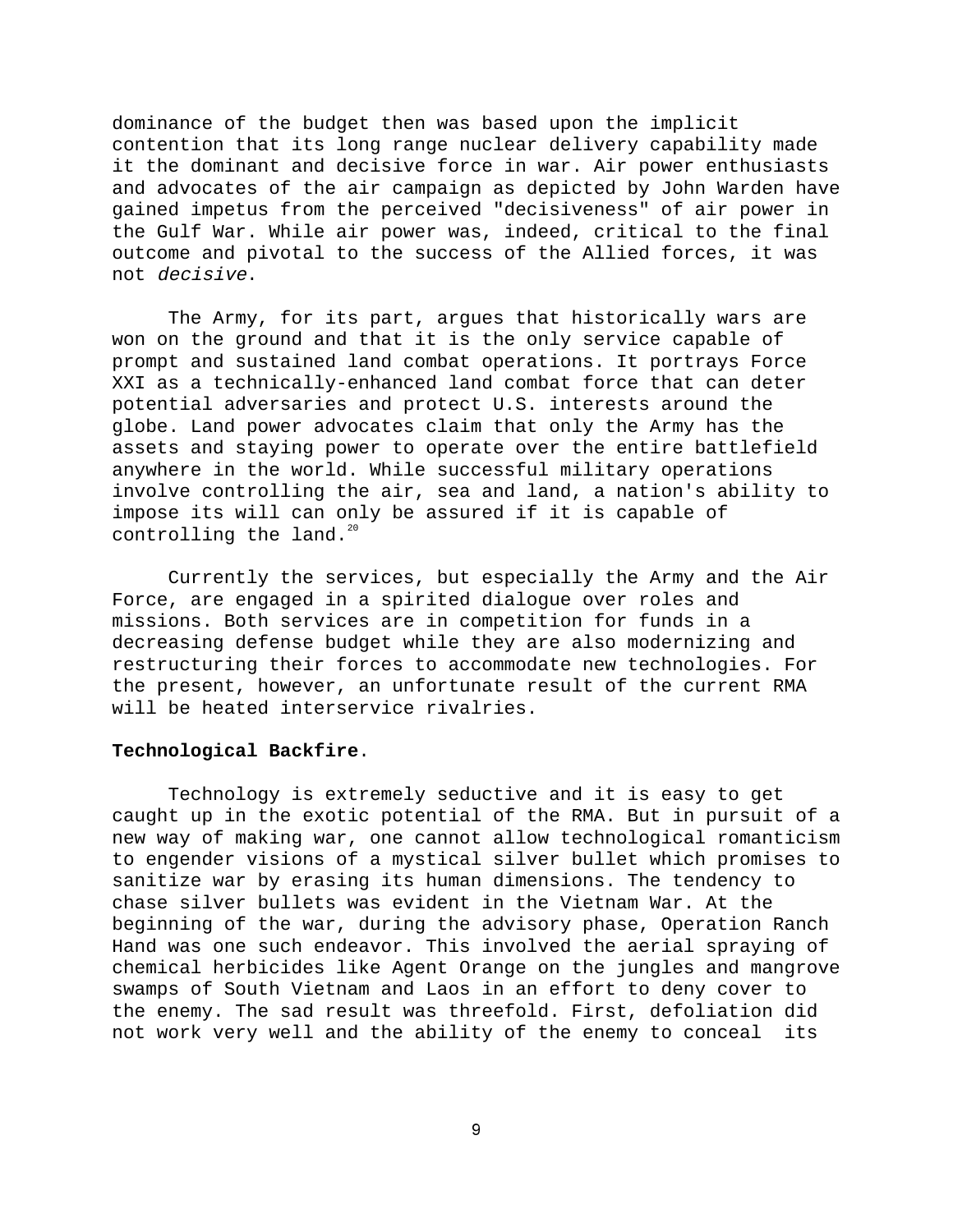movements was not inhibited. Second, the ill-effects of aerial spray, not only on the people and the ecology of Indochina but also on American troops, fed the more exotic claims of the antiwar movement, especially the contention that a cruel and unusual technology had been unleashed on a peaceful and peace-loving people. Third, there is the actual medical legacy of affected veterans-American and Vietnamese.<sup>21</sup>

University of Rochester historian, Professor Loren Baritz, in his book Backfire: Vietnam, The Myths That Made Us Fight, The Illusions That Helped Us Lose, The Legacy That Haunts Us Still, argued that, "One of the major by-products of technology is faith in technology."<sup>22</sup> In the Spring 1995 Airpower Journal, the authors of an article, "Weapons of Mass Protection," maintained that, "Acquiring weapons of mass protection, nonlethal, anti-lethal, and information warfare weapons, and integrating them into current force capabilities, may be the way that airpower can secure for years  $\ldots$  its primacy in strategic utility."<sup>23</sup> The Gulf War, with the rapidity of victory and low casualty rates, may or may not be repeated in the next large-scale engagement of American forces. But whether it is or not, one can count upon the expectation of many Americans that it should be. And if the war is bloody and long rather than quick and relatively casualtyfree, unless the objectives are clearly worth the cost, public support will erode quickly.

Our national fascination with technology in the 1950s transferred to Vietnam in the 1960s, where the Air Force, and to a lesser degree the Army, searched in vain for a technological silver bullet. Cluster bombs, napalm, and herbicide defoliants, and the first manifestations of the current MTR, the electronic battlefield, laser and electro-optically guided bombs, all promised much. While some delivered a good deal of destruction, in the end technologically- sophisticated weapons proved no substitute for strategy. What technology did do, however, was to enforce, compel, and solidify the military's managerial mindset. Vietnam was the best-managed war in American history; unfortunately it was also a well-managed defeat.

# **From PRIDE to TQM**.

Resources are an integral part of the equation in affecting the RMA. The defense budget decline is not an insurmountable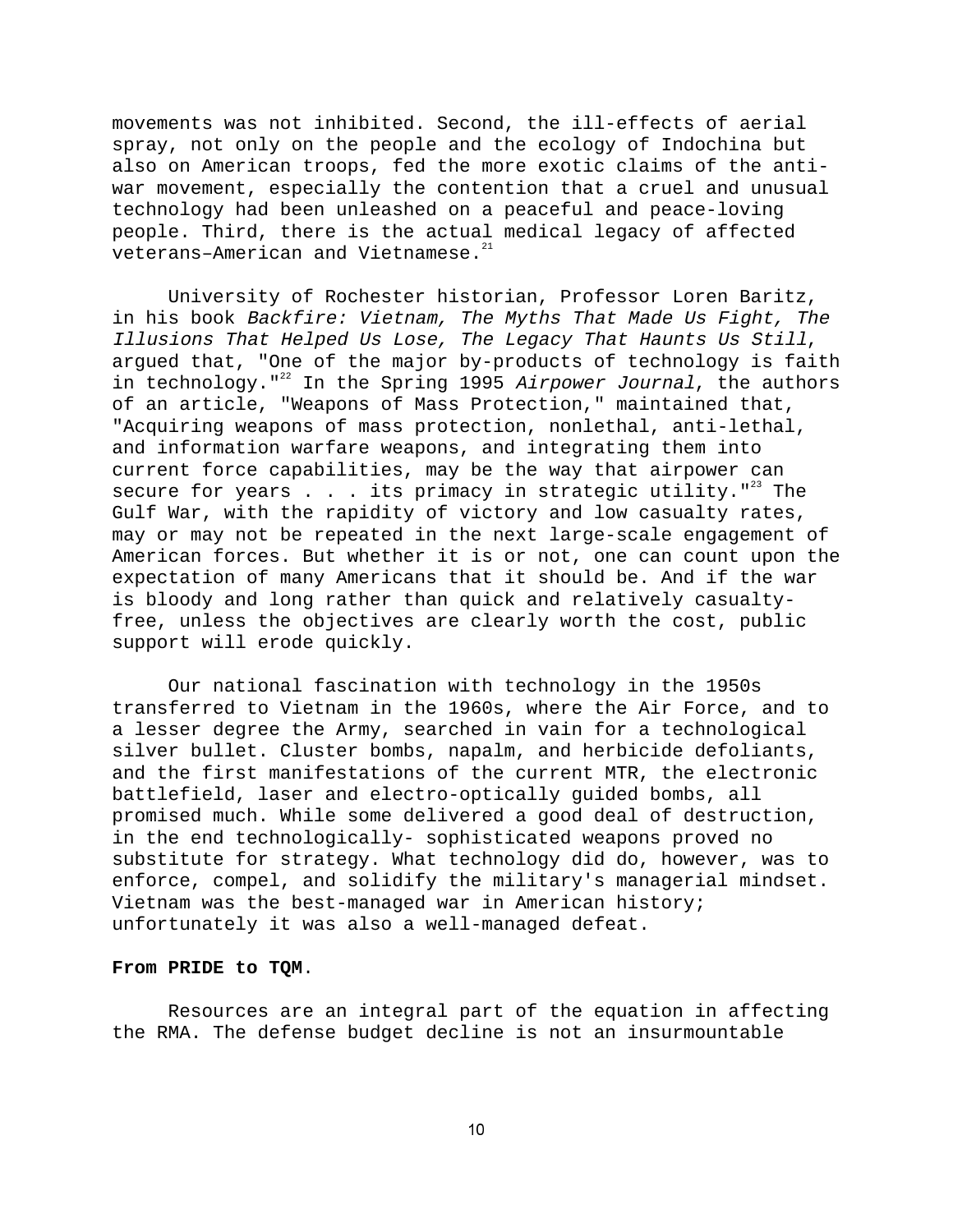barrier. Historically, revolutions in military affairs have occurred during times of both plentiful and scarce economic resources. Indeed, the last two RMAs occurred during the Great Depression and after the Korean War; both were times of constrained budgets. In some ways poverty is the father of ingenuity.

In the seminal 1992 study of the MTR conducted for the Office of Net Assessment, Andrew Krepinevich made the point that the U.S. Navy developed the concept of carrier task forces, the U.S. Marines worked out the basics of amphibious warfare, and the Army Air Corps laid the theoretical foundations for strategic bombing during the Great Depression. $24$  In Germany, despite economic chaos and the restrictions imposed by the Versailles Treaty, by 1935 the theoretical and operational foundations for blitzkrieg had been established. Furthermore, as the German experience indicates, frequently the RMA is not a matter of some revolutionary technological breakthrough, but the development of doctrines and organizations that can integrate existing technologies in a new and innovative way.

Taken together, however, technology and management historically have constituted a challenging combination for the U.S. Department of Defense. The managerial ethos, engendered during World War II and institutionalized in the 1950s, took hold in the 1960s. High-tech weapons demand effective and efficient management, from initial research and development through procurement and deployment. Management depends upon bureaucracies to insure efficiency, and bureaucracies abhor the unpredictable and the uncontrollable. Therefore, managers and bureaucrats will promote the objectivity of the quantifiable at the expense of the subjectivity of the creative but unpredictable.

The Vietnam War solidified the managerial ethos making it fundamentally a part of the value systems of all the services, but especially that of the Air Force and, to only a lesser degree, that of the Army, Navy and Marines. In the Air Force the managerial approach to warfare evidenced itself in the way success was measured in Operation Commando Hunt, the aerial interdiction campaign along the Ho Chi Minh Trail from November 1968 to April 1972. The truck count, a running compilation of trucks damaged or destroyed by air power, was an effort to assess victory in terms of statistical success. The Army equivalent was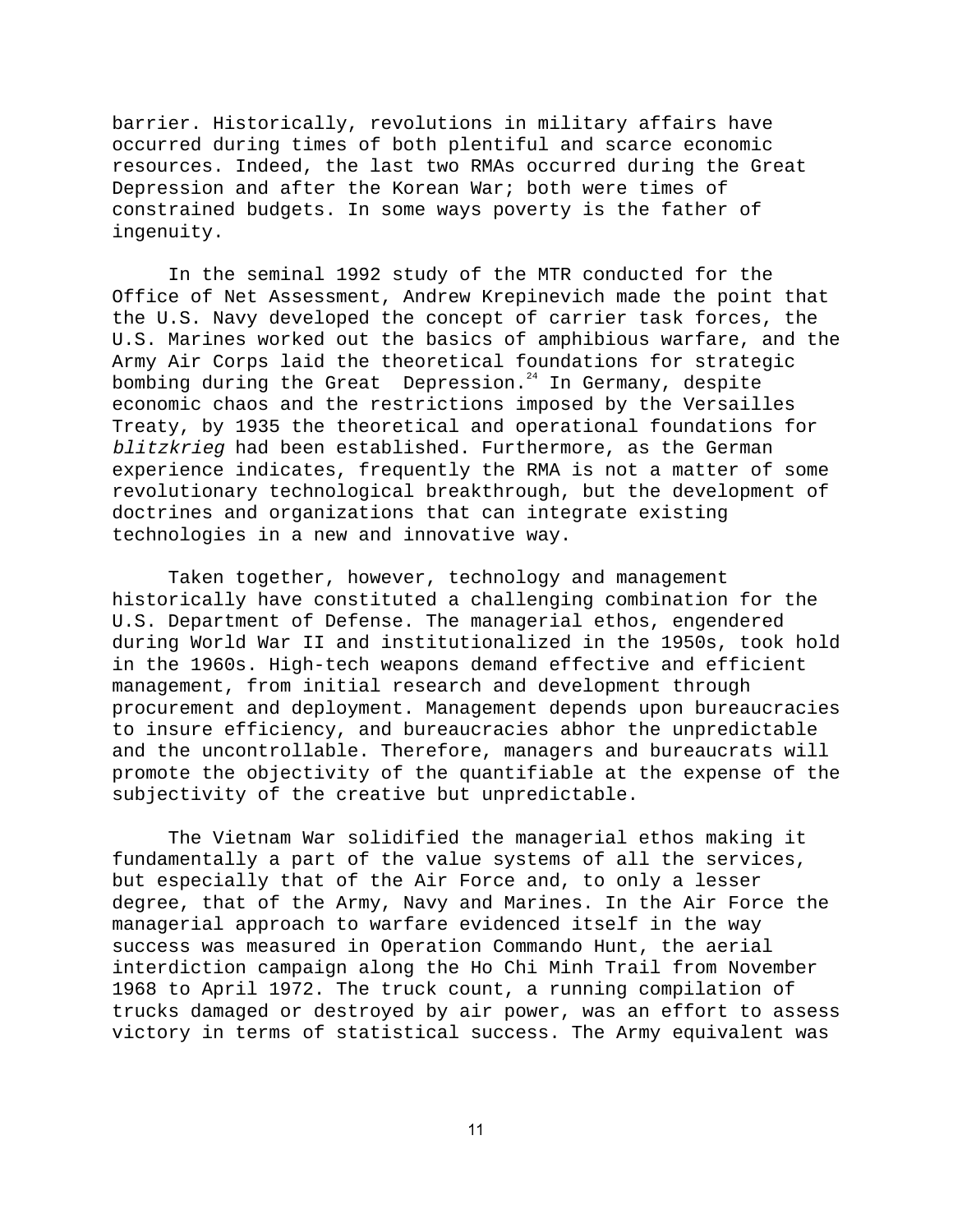the infamous body count, whereby any ground operation in Vietnam might be evaluated in terms of the number of enemy supposedly killed or wounded. In both cases, however, statistics proved to be no substitute for strategy and what the Air Force and the Army succeeded best at was fooling themselves into thinking that they were winning the war. $25$ 

The tendency to confuse efficiency with effectiveness continued after the Vietnam War and through the 1980s. Military managers devised a succession of efficiency-oriented programs with snappy acronyms like "Zero Defects" and Professional Results in Daily Efforts (PRIDE). Management by Objective (MBO) and the "Productivity Program" took root in the mid-1980s. Zero Defects, PRIDE, and MBO were management systems devised for Industrial Age military bureaucracies. The RMA is changing the military bureaucracy just as the Information Age is changing industrial and business bureaucracies. In the armed forces as well as in industry, middle management positions are disappearing as their main functions, information transfer and worker supervision decline in importance. Computers transfer a great deal of information digitally by "talking" to one another. In accordance with Total Quality Management (TQM) principles, workers are more self-regulating. Staffs and staff responsibilities are changing as bureaucratic spans of control grow while organizations become flatter and "process action teams" increase in importance.<sup>26</sup> The challenge to the military is to retain its system of values and to enforce traditional respect for rank and order while changing the hierarchial system of command.

If TQM is to the Information Age what PRIDE and MBO were to the Industrial Age, there is reason to be cautious as the Army and the other services transform their structures. The Department of Defense has adopted total quality management concepts with an enthusiasm that perhaps exceeds that accorded to earlier systems. Throughout the services, officers and non-commissioned officers have accepted the contentions made by W. Edwards Deming that TQM is largely responsible for the post-war Japanese economic recovery.27 After almost total destruction of Japan's industrial base by bombing in World War II, the Japanese auto industry rose like Phoenix from the ashes to achieve phenomenal success. The program has been oversold to the military by people who forget that Japan had the advantage of rebuilding its industrial base and structuring it to incorporate the latest technologies. It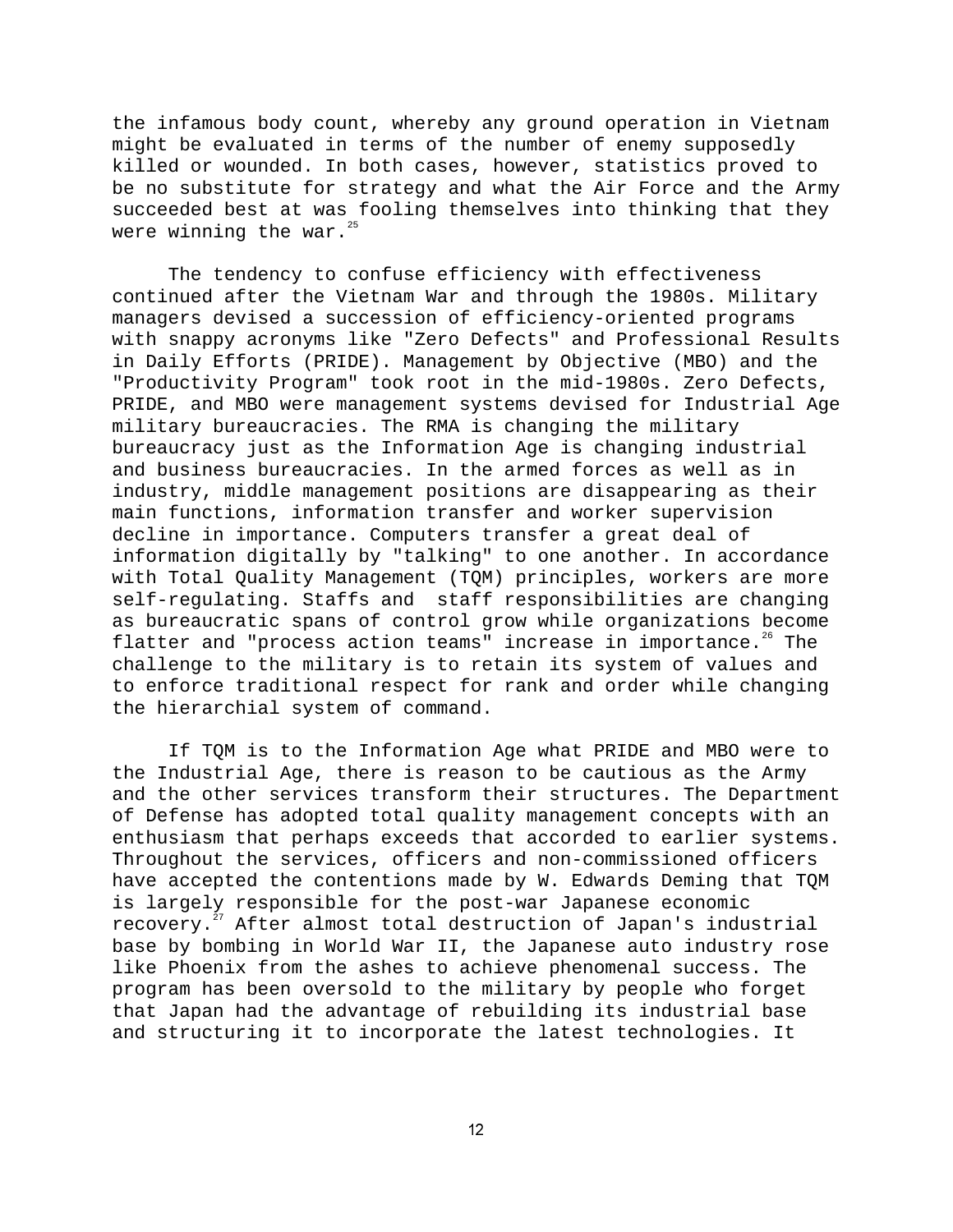also ignores the unique characteristics of Japanese culture and society that facilitated rapid adaptation to the Industrial and Information revolutions over the past 120 years.

Parts of the military that resemble civilian industry could profit from a businesslike culture; acquisitions and finance in particular. But TQM may be as threatening to military culture as Zero Defects, PRIDE, and MBO were earlier. War is, and in the information age is liable to remain, a bloody, horrific, and passionate undertaking. The bottom line is always victory, and that sometimes comes at an exorbitant price in human suffering and resources. The Defense Department's general managers, and the services' manager generals, did not serve the nation well when they took the world's premier Industrial Age military to war (and defeat) in Vietnam. In the RMA we must ensure against raising up a generation of leadership composed of techno-wonk managers.<sup>28</sup>

# **The RMA, Force XXI and the Future**.

Reservations aside, the American military, especially the Army and the Air Force, are embracing the RMA. As the services move into the Tofflerian Third Wave as Information Age militaries, they are preparing to fight other Information Age, Third Wave armed forces. Just as it was necessary for the Air Force, Army, Navy and Marines to be prepared to fight their Soviet counterparts during the Cold War, it may be just as prudent to prepare for the most potent possible future threat. But will being able to fight in the Third Wave also ensure that the armed forces will be able to fight effectively against First and Second Wave foes? Historically, the record has not been good.

Since World War II, U.S. military failures have come at the hands of opponents who had little or no air or sea forces and whose ground forces were composed largely of light infantry. During the Korean War, and on those occasions during the Vietnam War when the enemy was good enough to confront American forces conventionally, they were almost always drubbed. First and Second Wave forces, however, often prevailed over first-class Industrial Age forces when they employed a combination of unconventional strategy and tactics with a willingness to sustain higher casualty rates. Defense analyst Dr. Jeffrey Record, in a paper delivered at the Army War College, made the point that American forces were stalemated in Korea, defeated in Vietnam, and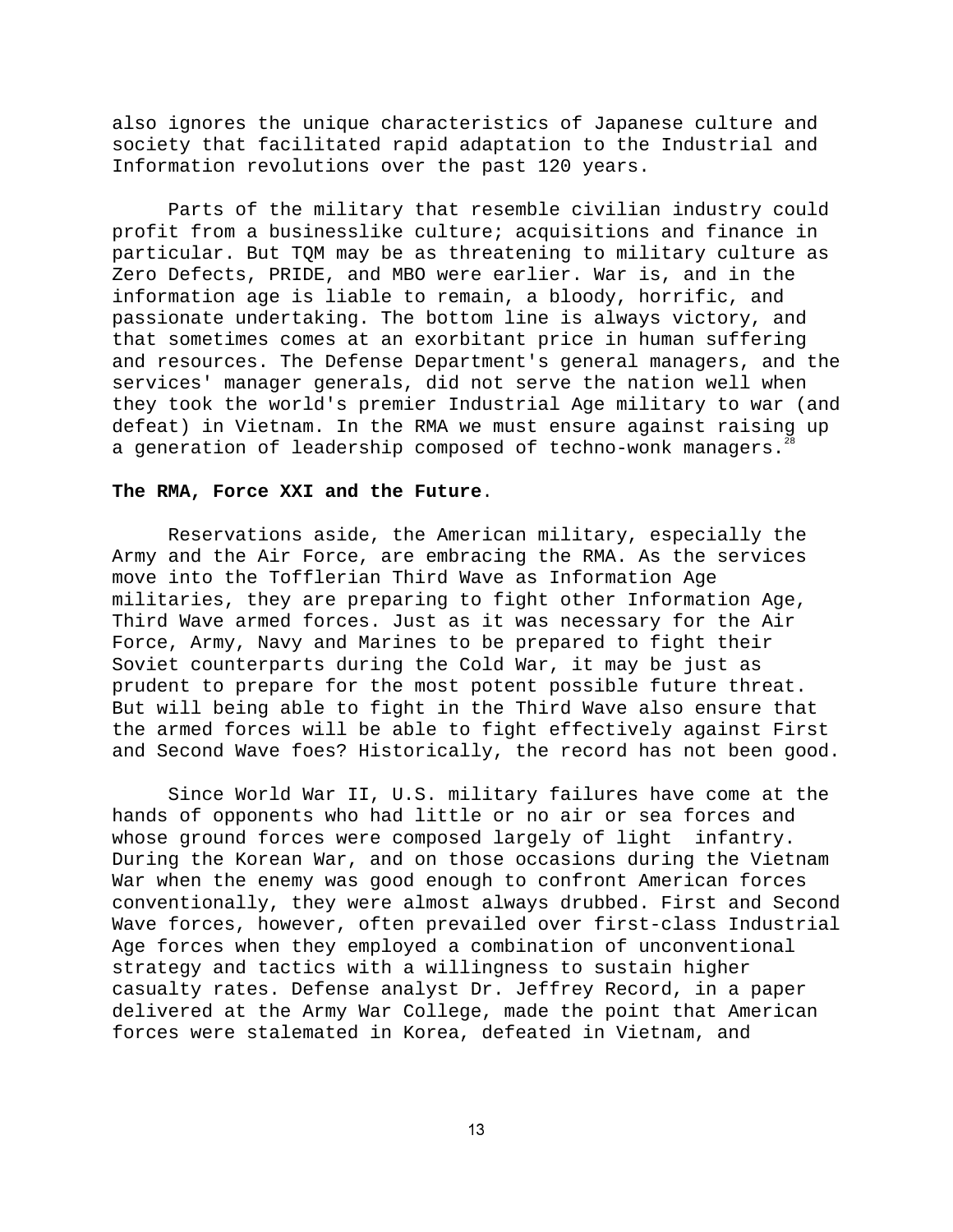humiliated in Lebanon and Somalia when their opponents took the strategic initiative and forced the kind of fight where high firepower and air power could be used effectively.<sup>29</sup> The French experience in Indochina and the Soviet experience in Afghanistan were similar. Even in the Information Age, the dialectic is at work. There may well be another Mao Tse Tung or another Vo Nguyen Giap capable of developing a counterstrategy or devising a tactical solution that may reduce or even eliminate any Third Wave force's supposed advantage in Information Age warfare. Given the inevitability that this will occur, any strategy that may be developed during the RMA that does not anticipate and plan for these counterstrategies will not serve the nation well.

Then there is what Krepinevich described as the "dreadnought factor." What if the United States is not the nation that makes the next dramatic technological leap? What if someone else takes that giant step that renders everything else irrelevant? As the future unfolds it may be easier to do that than in the past, especially if the breakthrough involves harnessing the mind to an already available, off-the-shelf technology. What if one, two, or ten exceedingly bright and innovative techno-wonks figure out how to electronically "blow up" the New York Stock Exchange or the Federal Reserve System? What would be an appropriate response?<sup>30</sup>

There is danger here in cultural myopia. The atomic bomb may have been invented in the United States, but it might not have been if Albert Einstein and others had remained in Germany. We must keep in mind that we are raising up a generation of Americans dependent on hand-held calculators to do their basic math.

Finally, the possibility of the rise of a peer force competitor cannot be discounted. Despite political instability and economic chaos, Russia is still moving ahead in its military modernization programs. Despite the loss of the Ukraine, it is rich in natural resources and its population has produced an abundance of premier physicists. The collapse of the Soviet Union will be more likely to affect Russia's ability to engage in the RMA than it will to continue its participation in the MTR. If Russia reconstructs itself politically, especially in the form of a military dictatorship, its participation in the RMA could bring it to peer status with the United States relatively quickly. $31$ Currently, other than Russia, the only nations that can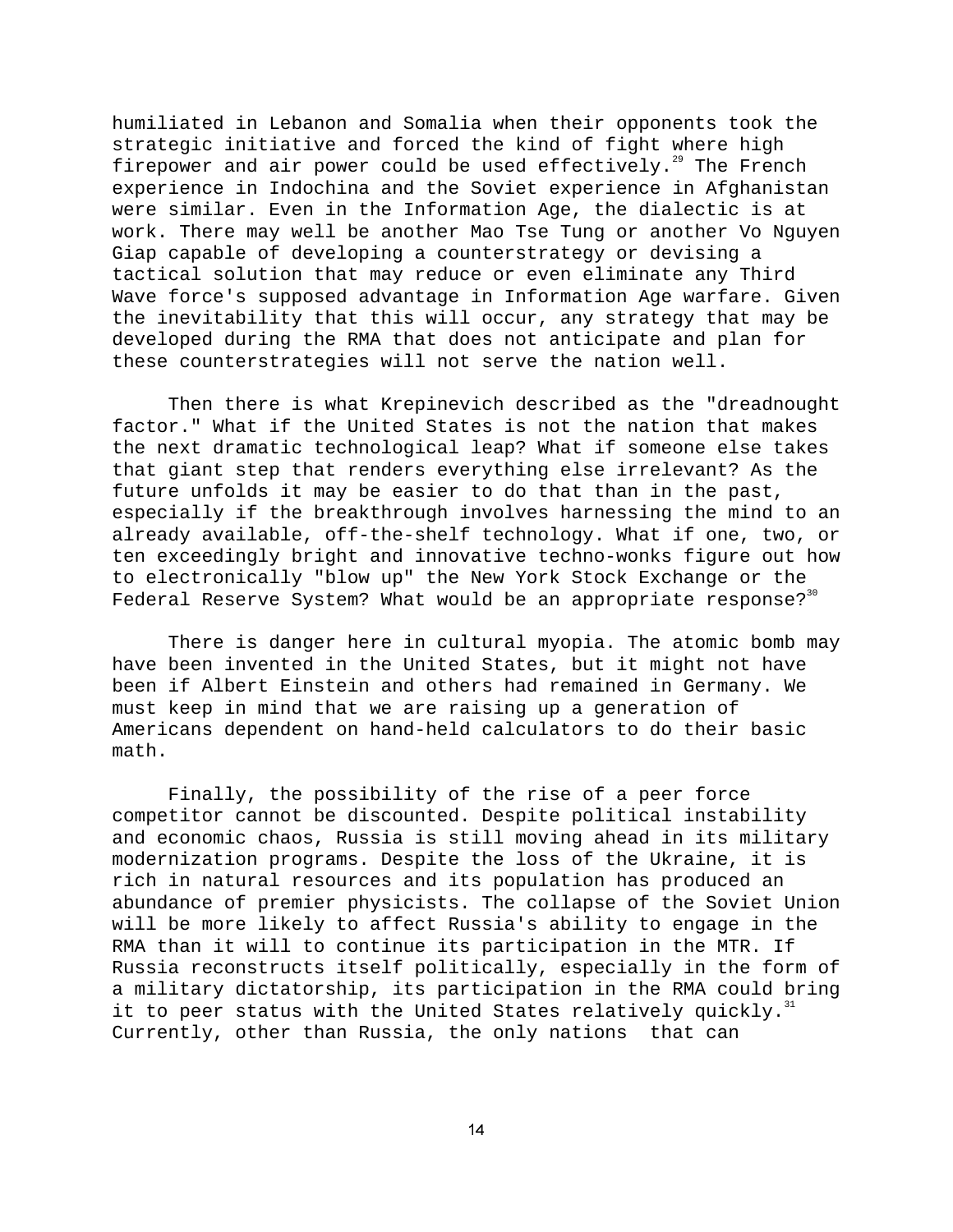participate even partially in the RMA are France, Germany, the United Kingdom, Israel, and Japan. They are friendly.

It takes more than technology to become a full participant in the RMA. $32$  The national and military culture have to be accommodating to change and decentralized execution. For instance, while Japanese business culture may be able to operate under TQM principles, the Chinese might find it culturally more difficult to accept and employ. The technological barriers to full participation are themselves significant, and only a handfull of countries have the necessary advanced data-processing systems, space-based sensors, and access to usable stealth  $technologies-to$  name a few required basics.<sup>33</sup> Not many nations possess the right combination of culture, wealth, and access to technologies. And military cultures may be more resistant to change than the societies which support them.

But the number of those nations that can participate in the MTR in a limited way is much larger and the list is growing. Today some 20 nations can produce precision-guided munitions. That number may well double within a decade. And the pace of technological evolution is likely to increase, with the possibility of a dramatic breakthrough on the part of someone other than ourselves.

If and when an Information Age force meets a peer competitor, contesting forces could cancel each other out at the electronic level early on. Alternatively, one side may electronically zap its opponent in the cyberwar equivalent of a Pearl Harbor. What then would be the alternatives?

If both sides cancel one another out, the alternatives are twofold. First, a war of attrition might develop, perhaps resembling what happened on the Western Front in World War I. Then the two sides are likely to fight to exhaustion, especially if the leadership on both sides has been so focused on Information Age warfare that they have forgotten—or never learned—basic military strategy or the operational art extant in the 1980s and 1990s. The second alternative would be to fight a Second Wave or even First Wave kind of war. The side which can fight at that lower level, at the Industrial Age or Agrarian Age level where superior strategy, innovative tactics, and human courage and determination are the critical—often decisive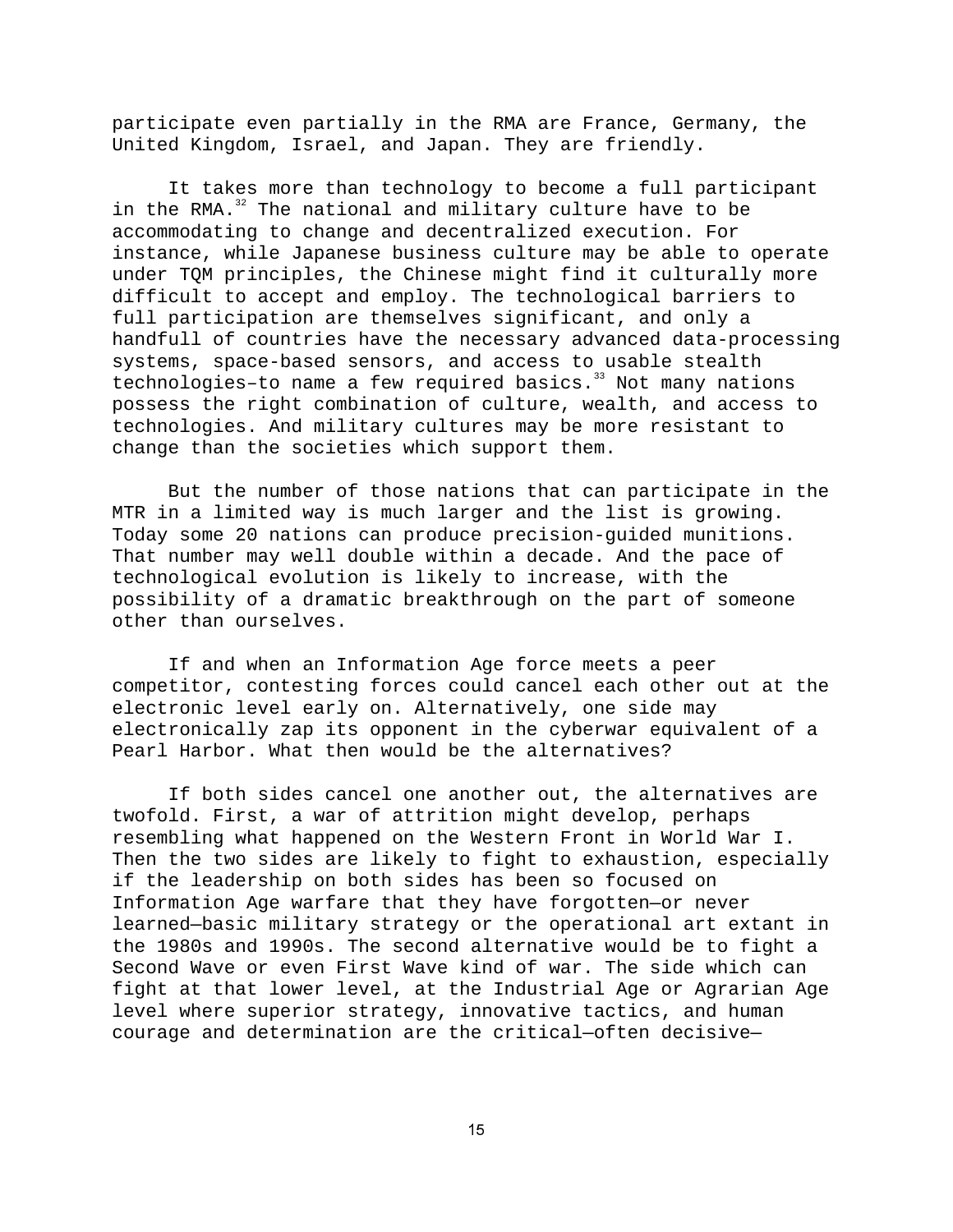factors, will win. The danger is that in the current RMA we may be neglecting the warrior skills and relinquishing the kind of military culture that would be needed to pursue warfare at the gut level.

If one peer competitor gains an immediate advantage by establishing cyberspace dominance and Information Age superiority over the other, there again will be two alternatives. First, surrender is always an available solution. Second, if the victimized forces are able to fight at the lower level, and if they can take the offensive, they may well win. There is no reason to believe that in the Information Age victory will not accrue—as it has in the past—to the side which develops the superior strategy and which has the greater capacity for enduring suffering. Historically, that has not always been the side which has possessed the edge in technology and weaponry.

In conclusion, strategic thinkers in all the services need to address the nature of war in the Information Age. The U.S. Army, and the military in general, still view war as combat—the clash of forces to establish superiority on land, in the air, or at sea. War in the future may well be waged in any one or all three of these arenas but it may also be fought across the spectrum to include economic warfare, ecological warfare, and terrorism. Clashing titans on the battlefield may be the exception rather than the rule, with future war dominated instead by wire-heads on the Internet. That brings us back to the central question of strategy: how do we balance ends, ways and means in the Information Age?

#### **ENDNOTES**

1. General Gordon R. Sullivan and Lieutenant Colonel James M. Dubik, Land Warfare in the 21st Century, Carlisle Barracks, PA: Strategic Studies Institute, February 1993, pp. 22-24.

2. A similar argument is made by John Lukacs in The End of the Twentieth Century and the End of the Modern Age, New York: Ticknor and Fields, 1993, pp. 4-9. Lukacs, however, claims that the 20th century lasted only 75 years, from 1914 to 1989. I would suggest that World War I was the inevitable result of the Franco-Prussian War, much as World War II was historically determined by the First World War and the Versailles Treaty.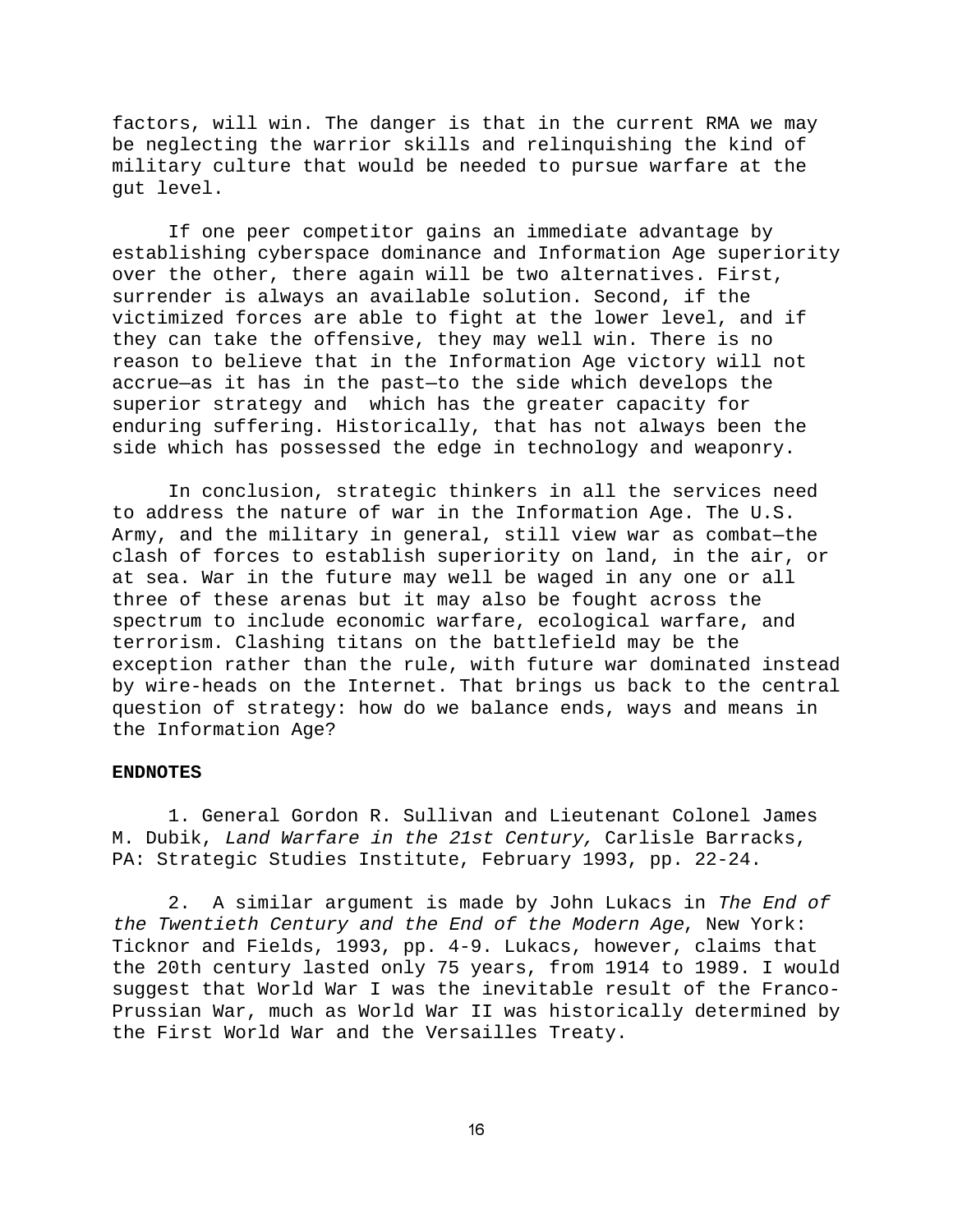3. See Alvin and Heidi Toffler, War and Anti-War: Survival at the Dawn of the 21st Century, Boston: Little, Brown and Company, 1993, pp. 15-17.

4. See Richard A. Preston and Sidney F. Wise, Men in Arms: A History of Warfare and its Interrelationships with Western Society, 4th edition. New York: Holt, Rinehart and Winston, 1979, pp. 238-250; and Andrew F. Krepinevich, "The Military-Technical Revolution: A Preliminary Assessment," Office of Net Assessment unpublished manuscript, July 1992, pp. 2-5.

5. National Military Strategy of the United States of America: A Strategy of Warfare and Its Interrelationships with Western Society, Washington: U.S. Government Printing Office, February 1995, p. 17. Hereafter referred to as National Military Strategy, 1995.

6. Sullivan quoted in David Wood "Unlikely Radical Inspires Army to Do More With Less," Sunday Patriot News, Harrisburg, Pennsylvania, April 2, 1995, p. A-12.

7. Allan R. Millet and Peter Maslowski, For the Common Defense: A Military History of the United States of America, New York: The Free Press, 1984, pp. 273-289 and 299-325.

8. National Military Strategy, 1995, p. 2.

9. See The Honorable Togo D. West, Jr., and General Gordon R. Sullivan, A Statement on the Posture of the United States Army, Fiscal Year 1996, Washington: U. S. Government Printing Office, April 1995, p. 55; and Sullivan and Dubik, War in the Information Age, p. 19.

10. General Gordon R. Sullivan, "America's Army: Strategic Force for Today and Tomorrow," Defense 95, Washington: U.S. Government Printing Office, April 1995, p. 14; and conversation with Professor Doug Lovelace, Strategic Studies Institute, May 3, 1995.

11. See General Gordon R. Sullivan and Lieutenant Colonel Anthony M. Coroalles, The Army in the Information Age, Carlisle Barracks, PA: Strategic Studies Institute, March 1995, pp. 7-8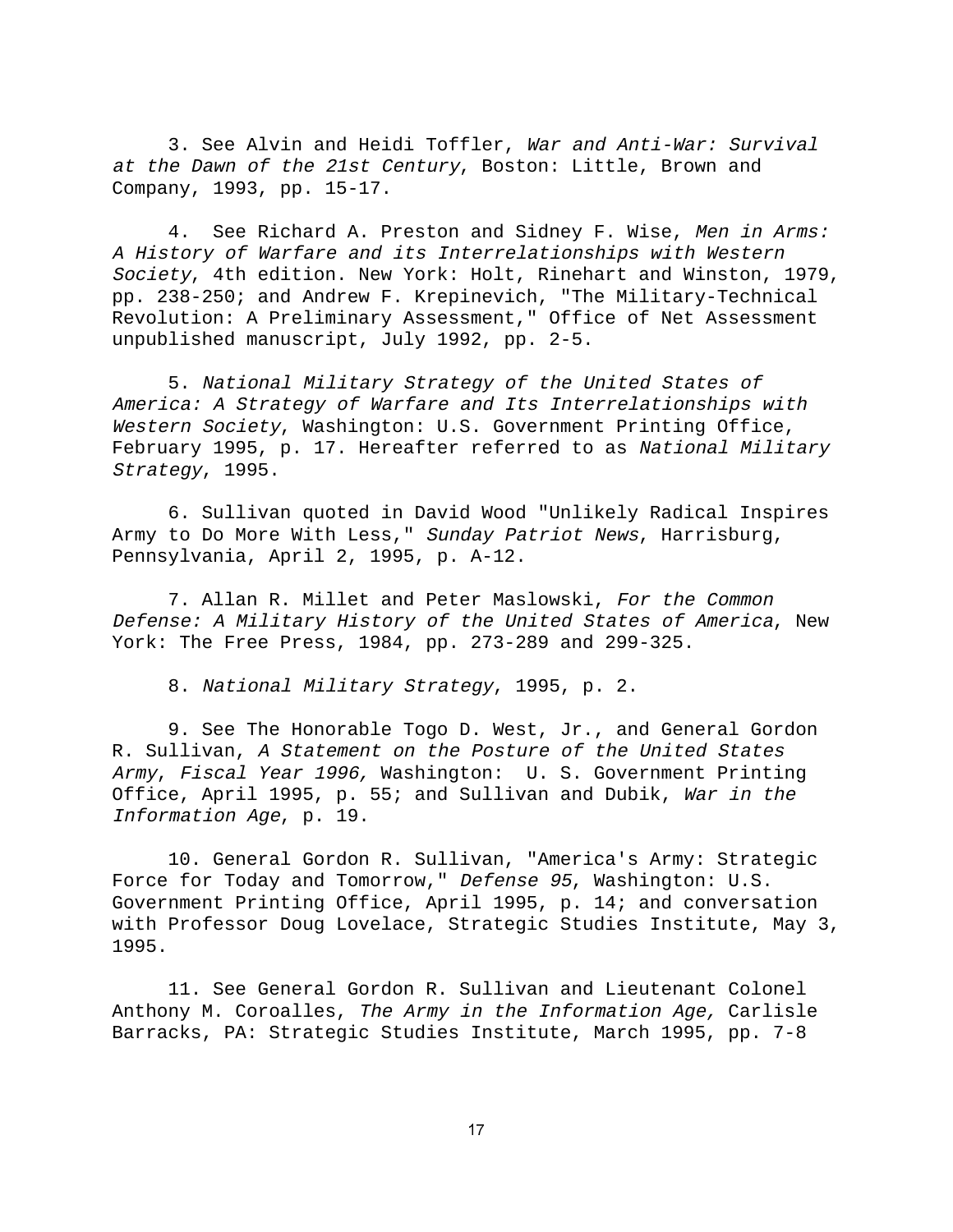and pp. 12-13; and West and Sullivan, The Army Posture Statement, 1996, p. 57.

12. Krepinevich, "The Military-Technical Revolution," p. 22.

13. Final Report to Congress: Conduct of the Persian Gulf War, Washington: U.S. Government Printing Office, 1992, p. 115.

14. A.T. Mahan, The Influence of Seapower Upon History, 12th edition, Boston: Little, Brown and Company, 1980, p. 2.

15. JCSM-33-62, Memorandum for the Secretary of Defense, 13 January 1962, Subject: The Strategic Importance of the Southeast Asian Mainland," in The Pentagon Papers: The Defense Department History of the United States Decisionmaking on Vietnam, Vol. 2, Senator Mike Gravel edition, Boston: Beacon Press, 1971, pp. 663- 666.

16. The Army and the Air Force were never truly committed to the counter-guerrilla or, as it was known after 1961, "counterinsurgency" effort in Vietnam. The leadership in both services seemed convinced that once regular forces were committed, the war could be won. See John F. Loosbrook, "What Kind of War?" Air Force Magazine, November 1956, pp. 44-49; and Lieutenant Colonel Charles E. Trumbo, Jr., Director of Plans, 2d Air Division, interview with Joseph W. Grainger, Ton Son Nhut Air Base, Vietnam, July 13, 1963, Interview No. 271, USAF Oral History Program, U.S. Air Force Historical Research Center, Maxwell Air Force Base, AL.

17. Sullivan, Defense 95, p. 8.

18. Colonel Richard Szfranski, Joint Forces Quarterly, Spring 1995, p. 79, emphasis in original.

19. See Colonel John A. Warden, III, "The Enemy as a System," Airpower Journal, Spring 1995, p. 43; and Major David S. Fadok, "John Boyd and John Warden: Air Power's Quest for Strategic Paralysis," Maxwell AFB, AL: Air University Press, February 1995, p. 2.

20. "Report of the Secretary of the Army," in William J. Perry, Annual Report to the President and Congress, Washington: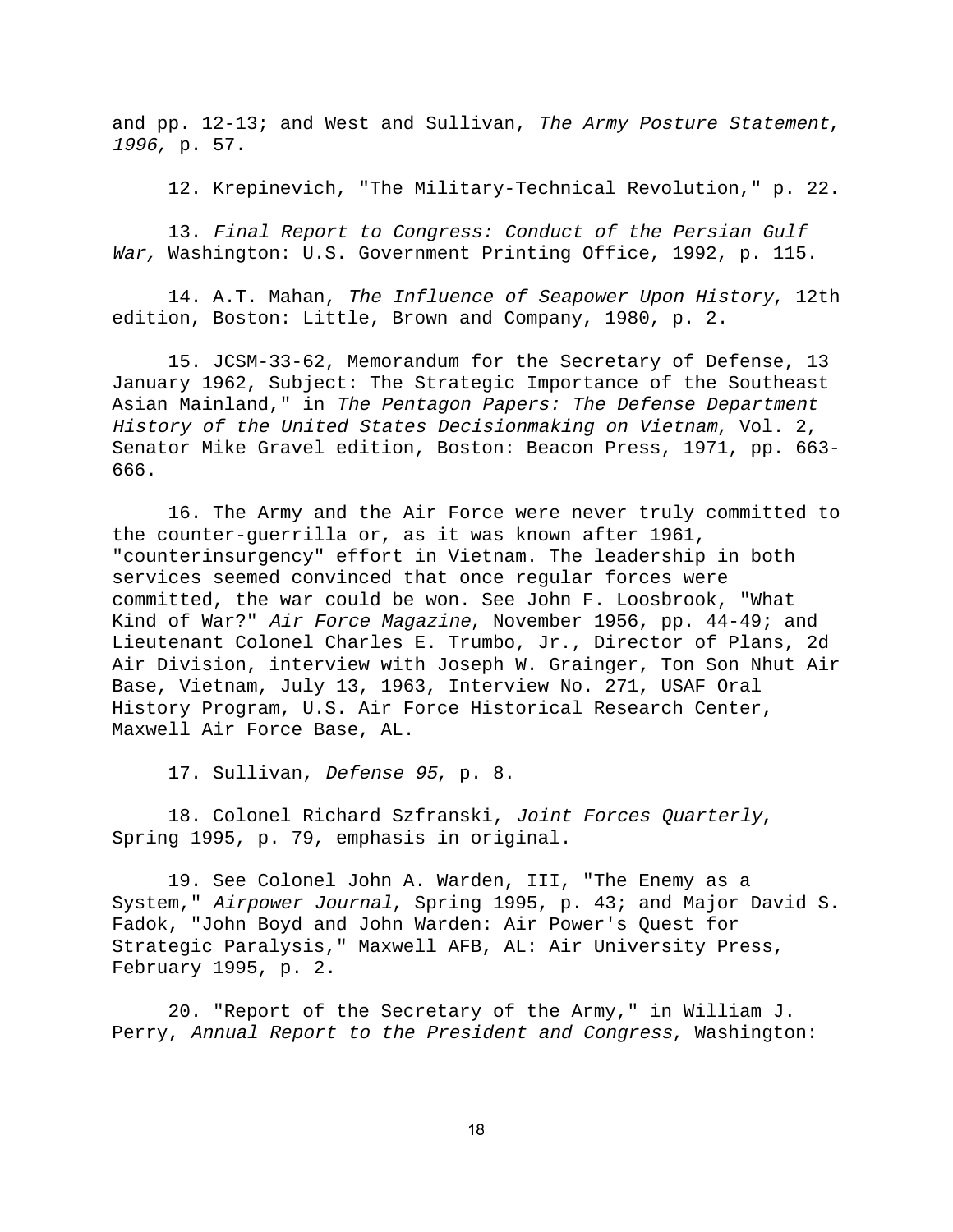U.S. Government Printing Office, February 1995, p. 279.

21. William A. Buckingham, Jr., Operation Ranch Hand: The Air Force and Herbicides in Southeast Asia, 1961-1971, Washington, DC: Office of Air Force History, pp. 183-185.

22. Loren Baritz, Backfire: Vietnam, The Myths That Made Us Fight, The Illusions That Helped Us Lose, The Legacy That Haunts Us Still, New York: William Morrow and Company, 1984, p. 32.

23. Chris Morris, Janet Morris, and Thomas Baines, "Weapons of Mass Protection: Nonlethality, Information Warfare, and Airpower in the Age of Chaos," Airpower Journal, Spring 1995, p. 16.

24. Krepinevich, "The Military-Technical Revolution," p. 34.

25. See Raphael Littauer and Norman Uphoff, editors, The Air War in Indochina, Revised Edition, Cornell War Study Group, Boston: Beacon Press, 1971, pp. 67-75; and USAF Operations in Laos: January 1, 1970-June 30, 1971, Honolulu: Headquarters Pacific Air Forces (PACAF), May 31, 1972, pp. 25-27, in USAF Historical Research Center, Maxwell AFB, AL, K717.0432.6.

26. Sullivan and Dubik, War in the Information Age, p. 8.

27. Too much credit may be given to TQM and not enough to Curtis LeMay. Japanese heavy industry, totally destroyed during the war, was rebuilt by American largess and that rebuilding had the advantage of beginning at a higher level of technological sophistication. In that regard, the bombs of XXth Air Force had as much to do with the post-war Japanese recovery as W. Edwards Deming.

28. Dennis M. Drew, "Air Force Should Pull the Plug on its TQM," Air Force Times, September 26, 1994, p. 2.

29. See Larry E. Cable, Unholy Grail: The U.S. and the Wars in Vietnam, 1965-68, London: Routledge, 1991, pp. 33-35; and Jeffrey Record, Ready for What and Modernized Against Whom?, Carlisle Barracks, PA: Strategic Studies Institute, April 1995, p. 7.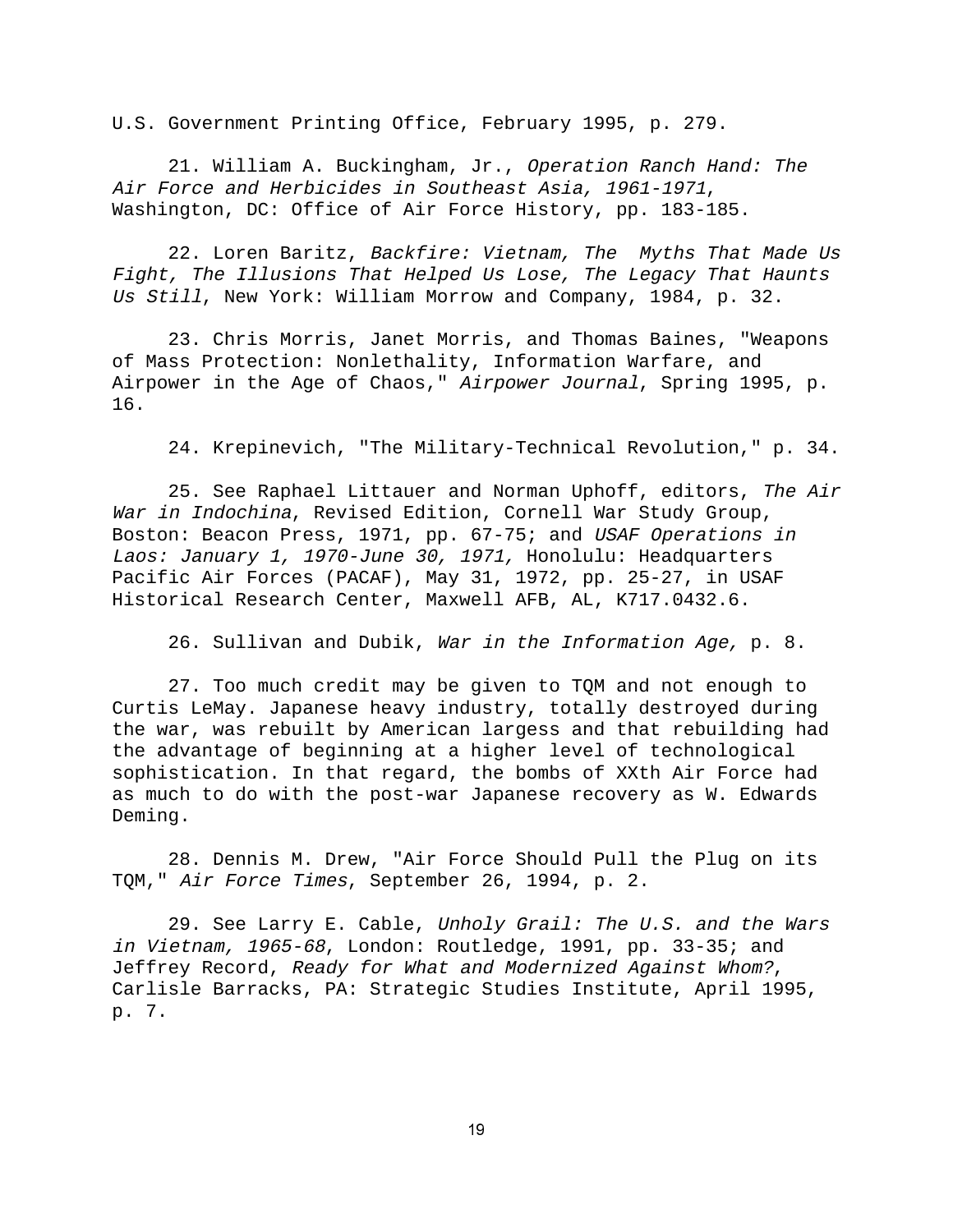30. I want to acknowledge the ideas and thoughts of my colleagues Dr. Steven Metz and Dr. William Johnsen. They are on the cutting edge of thinking in this area. I am grateful to their patience and generosity in sharing many of the ideas expressed throughout this portion of the paper.

31. "The Defense Technology Gap," unpublished speech by Senator Joseph Lieberman, March 3, 1995.

32. It is difficult to say for sure that only "modern" and technically-advanced nations can participate in the MTR and RMA. Germany, in the throws of political and economic chaos, and limited by the Versailles Treaty, would not have been a logical candidate to bring together the elements of an RMA by laying the foundations for blitzkrieg in the 1920s and early 1930s.

33. Krepinevich, "The Military-Technical Revolution," p. 40.